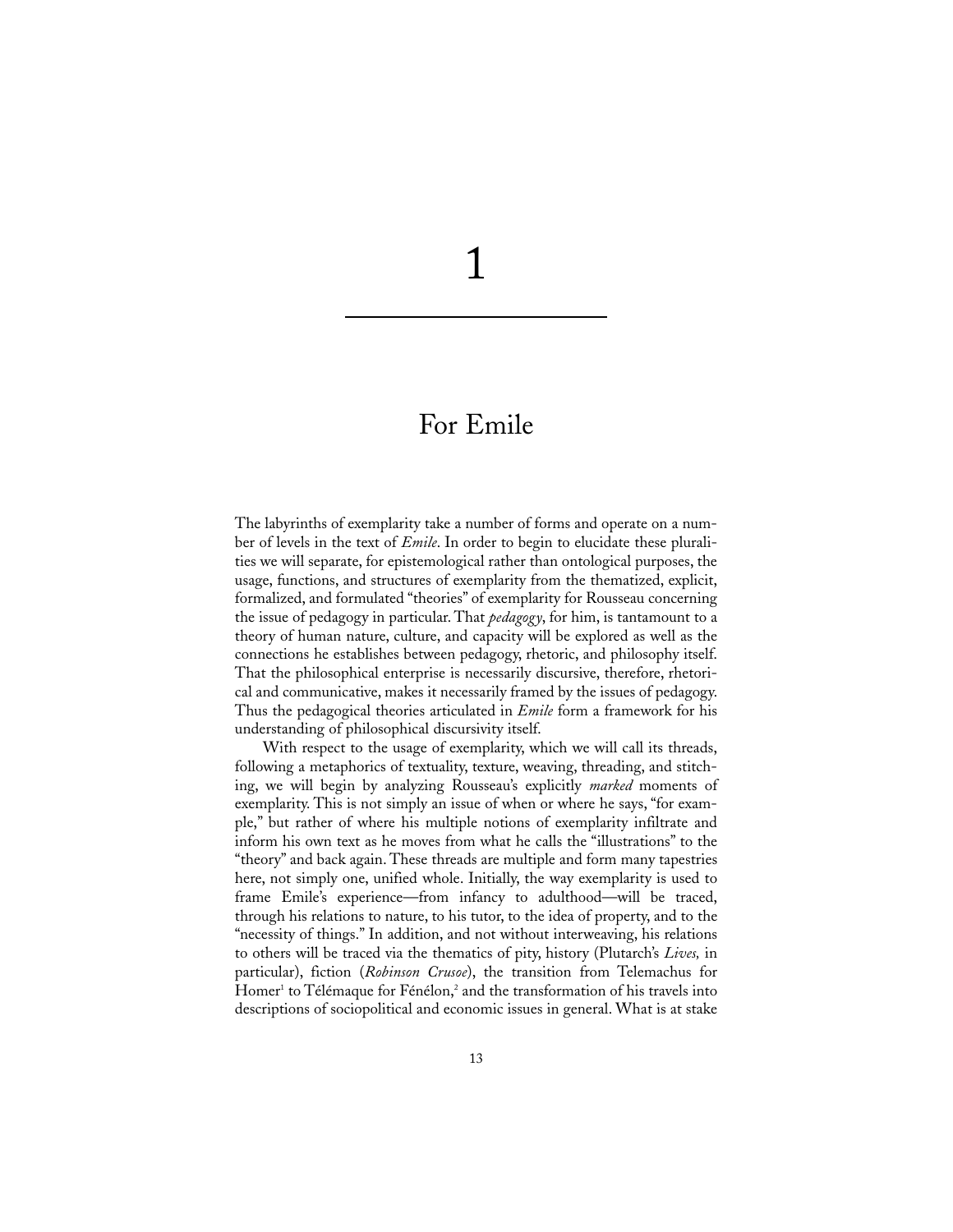here will be the way Rousseau frames the frames for Emile to see (and constitute) himself through and in turn be framed (and constituted) by. Education thus will be understood through this process of "going through," undergoing, being framed, and framing in turn. These are only the first threads of exemplarity in our project. Following this, we will focus on Sophie's educational process—from infancy to her meeting Emile, her future spouse—as this is again mediated by exemplarity itself. Her relations to herself as well as to others will be traced at each stage. Finally, the third level we will examine here will be the usage of exemplarity "for us": the stated "we" of Rousseau's text. At this level, the "we" is both the reader (outside of the text) and the tutor (inside of the text), though later these two audiences will be separated, and the relations of exemplarity for each will be discussed individually. At the level of performance and usage, that is, the practice of rhetoric and discourse, Rousseau combines the two "we's" so that he gives the tutor/reader examples concerning how "we" are to understand and see the pedagogical/philosophical project itself. These frames will be elucidated via the fabrics of Emile (for us), Sophie (for us) and, of course, their relations (for us). The shifts in these three sets of relations will be explored as one structure of exemplarity shifts almost imperceptibly into another.

The labyrinths of vision and hence action for Rousseau here indicate a rather complex relation to the traditional "metaphysics of presence." That Rousseau is framing exemplarity itself as a way of enframing and thereby constituting vision, experience, and, hence, thought and understanding will be clarified in what follows. In turn, that he does not abide by nor submit to, constitute or reconstitute the so-called "metaphysics of presence" also will be argued. "Presence" is always already a result for Rousseau, in everyday life as well as epistemologically and ontologically, as we shall see. The traditional Cartesian notion of the "self" will thus be challenged here inasmuch as Rousseau is thought by some<sup>3</sup> to adhere to a notion of self-identity based on "the metaphysics of presence." The desire for presence will be shown to orient neither Emile nor the tutor, but rather a certain relation to desire itself that is constitutive of experience as thrown, as cast out, cast away, and as casting in turn. That Emile thereby illustrates the *fort/da* structure of writing, as Derrida<sup>4</sup> calls it, also will be shown here. In turn, his experience of repetition in and through and only as a result of exemplarity will be shown to be a relation to iterability<sup>5</sup> so that Emile's identity, at any particular stage, will be *constituted* and thereby *ruptured* by this structure. Again, far from explicating a notion of personal identity as Cartesian, certain and present-to-itself, Rousseau's *Emile* will provide evidence for just the reverse, that is, a notion of the postmodern self or subject that is always already thrown from itself, toward itself and this for the most part and necessarily, unbeknownst to itself. We are not reading a Heideggerian *Dasein* into the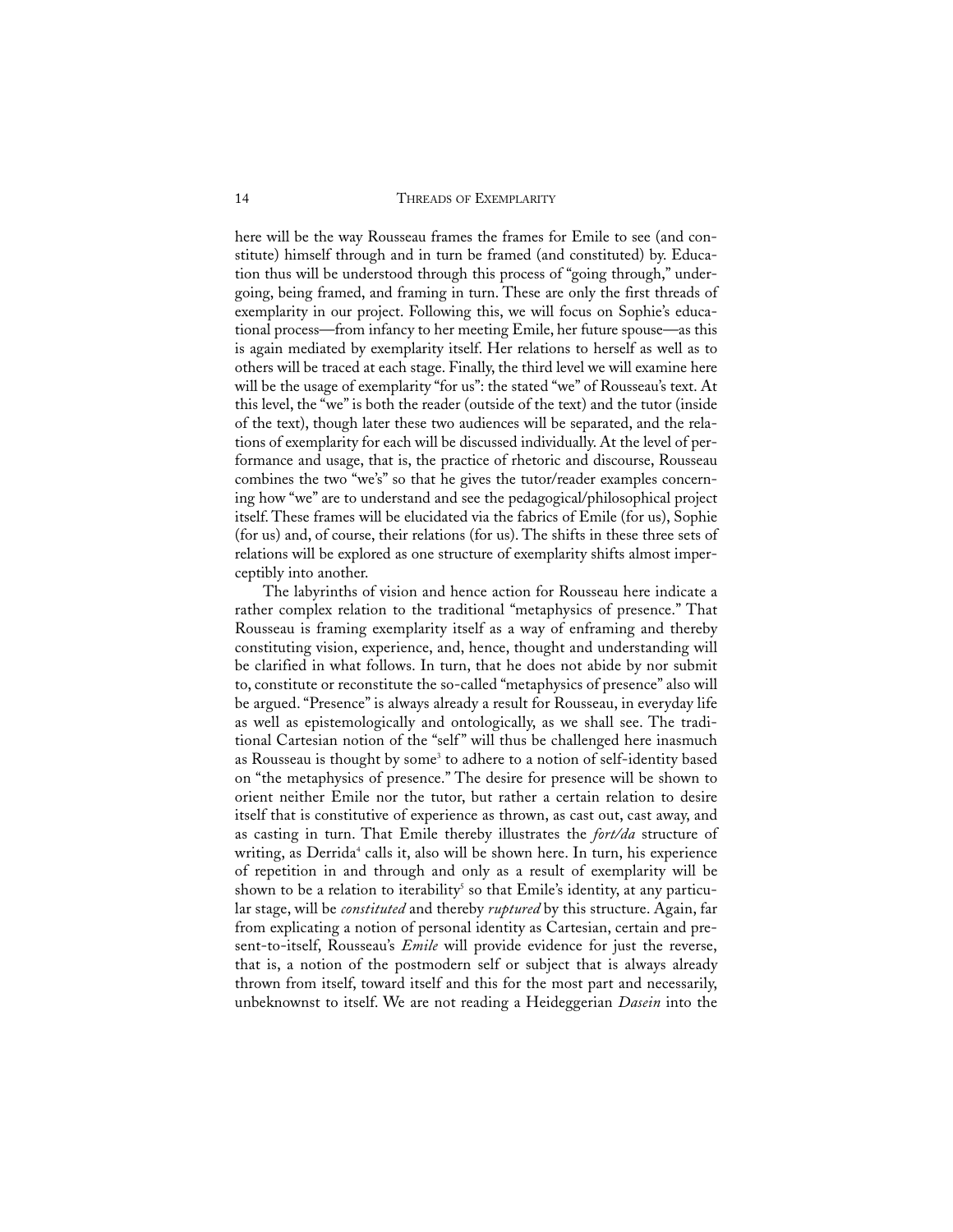text of *Emile*, but rather claim to be finding it there in and via the issue of exemplarity as it organizes the very texture of Emile's life.

From the "threads of exemplarity" we will pursue Rousseau's "theories of exemplarity" as he provides a metanarrative "for the tutor," on the one hand, and the reader, on the other hand, concerning the essential place of exemplarity in pedagogical theory and practice. These moments, which occur throughout the text and life of *Emile*/Emile, provide a network of explicit, thematized claims for what one might call Rousseau's theory of exemplarity. However, the many claims, contexts, and references for the theoretical eruptions of exemplarity do not cohere or collapse into a unified theory. Thus we will search beyond this level of sporadic though obsessively repeating metanarrativity to consider what we will call the "unthematized" theories at work in Rousseau's discourse itself. This will return us to the detail with which we began, but at a different (neither higher nor lower, but *other*) level. That usage (or practice) is the expression or manifestation of theoretical assumptions will be our principal assumption here, a metaphysical one to be sure, indeed, the metaphysical assumption *par excellance*, but that the underpinnings of Rousseau's multiple levels of usage with the recurrent issues of iterability, nonpresence of the self to itself, the framing and enframing of experience and vision, will necessarily shift our focus from one unthematized guiding assumption to a plethora of unthematized networks, allowing for the usages as we find them. In turn, we must *think* the relation between usage, thematized expositions of exemplarity, and the unthematized other imposition, implicit but operative, within the usage.

Rather than predict or foretell in advance what these relations will be, we will aim toward whatever they are, to reveal step by step on site rather than prescribe the findings here. Thus we will not say in advance any more than the direction in which we will begin to analyze the text of *Emile*. Precisely what the notions of exemplarity—in place, in usage, thematized, and unthematized—will be revealed to be cannot be stated in advance as such, and the reasons for this will emerge as the analysis proceeds.

Emile's "own experience" is never truly his own, nor is it separable from relations to "the other" as manifest by the tutor, Robinson, and Telemachus, to name just a few. What is at stake thus in distinguishing here between Emile's "own experience" and his "knowledge of others," which is based upon and constitutes his knowledge of himself, and, hence, "his own" experience, is the structure of the text, *Emile* itself. Rousseau seeks to take "us," the reader, through the experiences of Emile as much as he places Emile in specific situations to provoke certain particular experiences. Thus Emile's journey from himself (via the other) to the other via himself will form our path here in the analysis of the same. That the self-other relation is a nondialectical one will be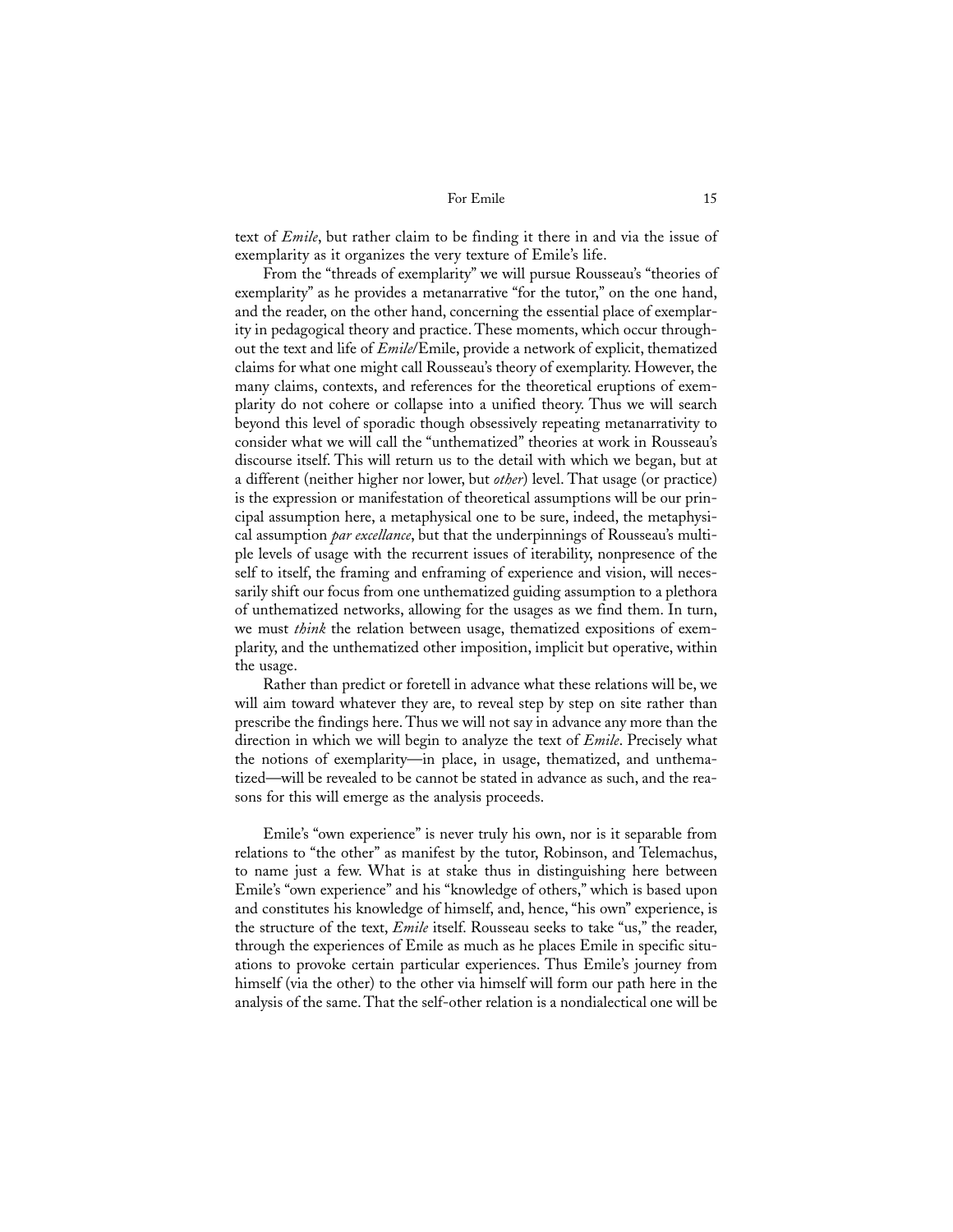established in what follows, as well as the fact that exemplarity—via a multiplicity of foundations—organizes Emile's relation to himself and thus his "own" experience. It is to these structures that we will now turn in order to begin our analysis in a sense where Rousseau begins his (of Emile) and Emile begins his (of himself, and life in general). Our aim here also will thus be pedagogical, inasmuch as all philosophy has the form of pedagogy, and thus all philosophical discourse is pedagogical discourse.

### EMILE'S "OWN" EXPERIENCE

Rousseau opens the "case of Emile" with a few remarks concerning the difficulties of his own method and project here, insofar as the function of the tutor will be central to the constitution of Emile's experience. How can one find a tutor suitable for such a project? How can one find a model, an example *for* Emile, which ultimately will be a model *of* Emile himself—as a result or product of himself? In short, how can we create or envision the infant Emile being educated by the future and adult Emile? How can Emile be both the subject and the object of his own pedagodical, developmental, and transformative/formative process? He is the *arche* and *telos* of himself here, yet Rousseau recognizes that this structure, which organizes the "case as a whole," which will mirror itself and allegorize itself through each and every stage, cannot be explicated, articulated, or lived through, except by violating itself. In short, he will presuppose the tutor (Emile) as a result of the very process yet to be experienced by Emile (the infant). These two are not related, not tied by blood; the tutor is not to be Emile's father, for reasons that are essential, as we shall see. What this avoidance avoids also will be examined in due time.

At this juncture, we have the infinite regress of beginning confessed by Rousseau as he at once manifests it and states its impossibility. He simultaneously insists upon it and violates it as he says the following:

It would be necessary that the governor had been raised for his pupil, that the pupil's domestics had been raised for their master, that all those who have contact with him had received the impressions that they ought to communicate with him. It would be necessary to go from education to education back to I know not where. How is it possible that a child be well raised by one who was not well raised himself? But let us suppose this marvel found.<sup>6</sup>

What is necessary here is precisely the impossible situation of having Emile-the-adult precede Emile-the-child in order to be sure that Emile, the growing youth, will become himself, the adult. This would ensure the process,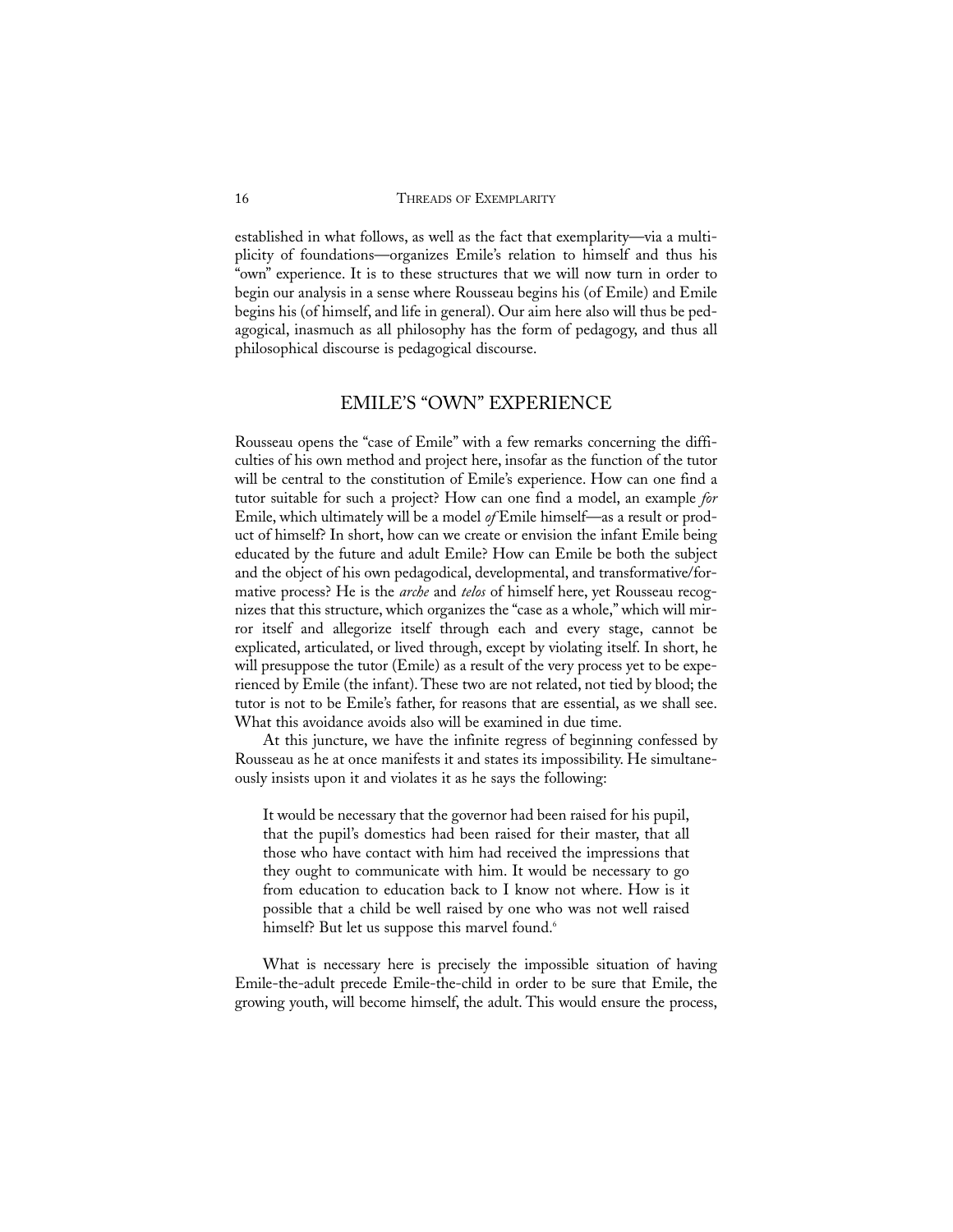close the circle, and confine and restrict the uncertainties of the example/Exemplar, and this cannot be done *a priori.* Thus the Exemplar—to be known as the tutor—entails the possibility of his own failure, of the nonexemplarity within the Exemplar, or better, of what is not-supposed-to-be-exemplary but can always become so. This contamination as prescribed within the structure of exemplarity itself of the always possible detour—away from the *telos*, away from the destination—will surface repeatedly in the stages of Emile's education. For now it is necessary to show that from the beginning Rousseau recognizes the impossibility of his own demands, and his response to them is to create a fiction that would be what he ought to be—that can be controlled through and through, though he has no history, no past, and *a fortiori*, no education. Such is the frame in which Rousseau situates his introduction to our/Emile's tutor. We shall return to this mirroring relation that has distortion prescribed within it from the beginning, but first let us make a detour through the issue of masks as they exhibit another aspect of exemplarity in the constitution of Emile's "own experience" and the experience of this "ownness" as a self and as his world.

Very often Emile's pedagogical process takes the form of repetition, which does not itself repeat but shifts the form of itself over time. We might call this "iterability," to use the Derridean vernacular, but let us not be too hasty to introduce the closure of names, let alone proper names here.

Rousseau claims that all children have a "fear of masks" (and a love of the truth, one might argue). It matters little whether the mask itself (whatever this might mean) is pleasant or fearful (itself) in this regard; young children fear them all. Notice the role of "itself " here as a mark of the narrator, not the tutor and not necessarily Rousseau. What is a fearful thing in itself, or a pleasurable one? What can a fearful thing-in-itself be, if one does not ask fearful for whom, since a "thing," in this case, a mask, clearly does not produce its own relation (indeed, emotion) to itself. Or does it, for Rousseau?

The place of fear in Rousseau's thinking—throughout his corpus—allows him to generate a theory of the origins of language, society, culture, and the political. Thus it is not surprising that he uses this issue in his description of the infancy of Emile as well, to begin to illustrate (exemplify) Emile's relation to himself and his world. This fear is not to be enhanced, however; it is to be overcome—in every case—in order to create language, society, and the political as well as the successful pedagogical process. Thus "fear" serves metonymically to connect the "case of Emile" with the "other" cases of language, society, and the political. It also serves here synechdochically to stage the issue of the transformation of the natural into the cultural (from the pleasure principle to reality, for Freud, though the content is reversed, from pleasure to something less than pleasure), the transformation of pain into pleasure—whether the mask is pleasurable or painful, we should recall. Fear, then, as an example here is the first in a possible series (though infinite, if listed) of emotions to be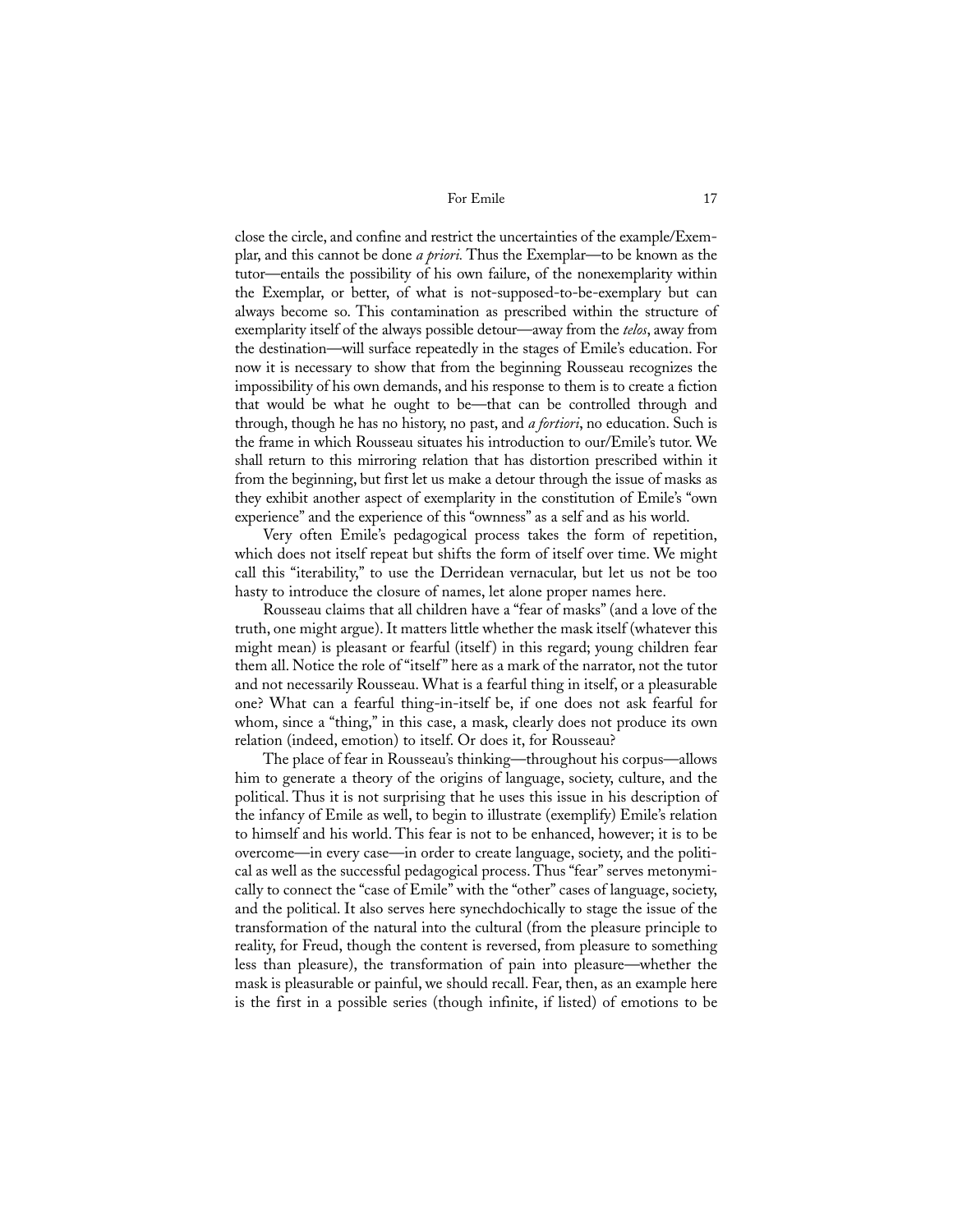"transformed," not out of the emotional realm but from natural emotions to cultural ones. In addition, fear is to be overcome by a process now called "habituation" in behavioral psychology. Repetition of the fearful, if associated with pleasure, will gradually shift to a pleasurable experience by the internalization of what was once, in the beginning, external. Thus fear is taken in, inverted, and subsumed, absorbed by the self but behind the mask of pleasure—the pleasurable or painful masks. Is fear, then, as an example here, a particular that would signify a general, for example, emotion in general, or pedagogy in general, or Emile's nature in general? No. None of these types of generals apply here or are relevant to the situation in question. Rather, fear can be seen as a law of the series<sup>7</sup> (not given but supposed). It can be seen as having a metonymic structure insofar as it relates the case of Emile and pedagogy to the "other" uses and cases in the corpus of Rousseau. It also can be understood as *staging* a relation of synechdoche so that this part (fear) substitutes for, represents, and preempts the whole it stands in for. Thus the role of fear here is to teach teaching, or to teach learning to Emile; that is, "fear" becomes the part-object for repetition itself. This repetition that alters both the "object" and the "subject" by altering simultaneously their relations is the whole that is both invoked by fear and preempted by it. This repetition is what allows for the destruction of fear (its repression, perhaps) and the outward manifestation of its ingestion. This repetition is thus a whole that is not a whole, a completion that destroys itself, if successful, which Rousseau tells us, it is. Furthermore, we are not presented *en bloc* with Emile's fear of masks but rather introduced first to the general issue: children's fears of animals in general, and following this frame, of masks (one could presume of animals, but Rousseau does not say as much).

From the general issue, Rousseau zooms the lens in to the case of Emile, as syllogistically belonging to this issue and problem and, hence, the general procedures of pedagogy introduced by "children in general," "animals in general," and "masks in general." But the syllogism is interrupted and left incomplete with the insertion of the "example" of Astyanax in his relation to Andromachus and Hector. One might quickly metaphysically conclude that Astyanax will serve here for the example of fear, on the one hand, and of Emile, on the other hand. But the situation is not so simple. Let us return first to the fears of Astyanax at the moment of saying "goodbye" to his father. As Hector reaches for the child (his son), the boy (Astyanax) manifests two complex reactions. First, he shows a fear of the helmet with plumes, etc., and second, he (Rousseau tells us) does not recognize his father while bedecked with this same helmet. The father's response is that he takes off the helmet (a *fort/da* situation, perhaps), presents *himself* (as the child usually sees him) to Astyanax, and caresses the child. Gradually he introduces the child to the plumes, which evidently please the young boy as he begins to play with them.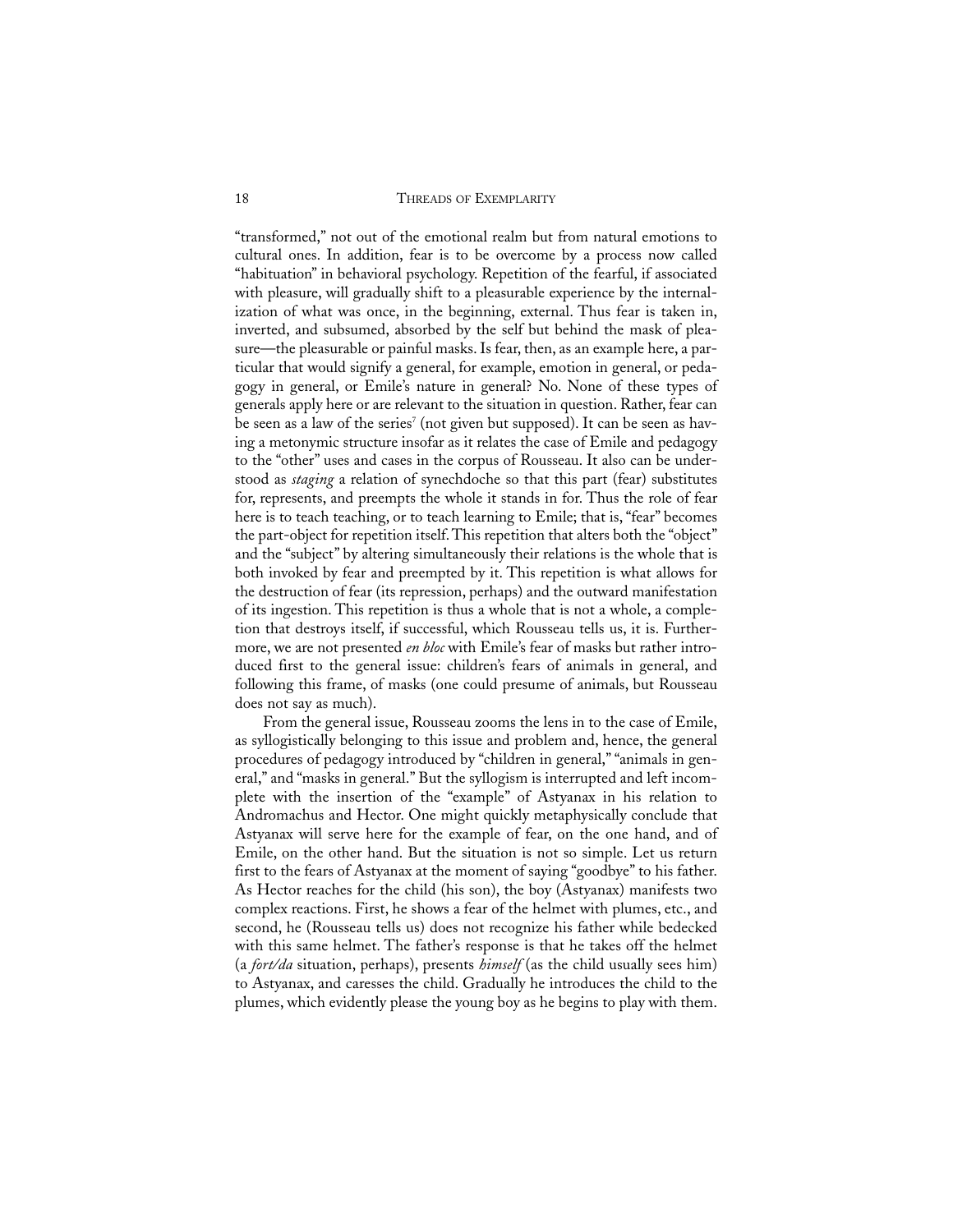In addition, the nurse, also waiting in the wings here, places the helmet on her head, all the while "laughing" at the situation. Which situation? We cannot be sure here, but what is at stake in this "case" for Rousseau for Emile is that the laughter and the gradual process of coming from the known "father" to the unknown "father" transforms Astyanax's relation to the "fearful object": his father.

What is not mentioned here, either by Homer or Rousseau, is the possibility that little Astyanax is not at all fearful of the "plumes on the helmet" but cries when he sees his father so bedecked for the same reason Andromachus is not at all pleased with the same scene. That Hector is off to war, in battle dress, and may never return home is assumed to be "beyond" the awareness and comprehension of little Astyanax. He is not afraid of his father's possible death or of the dangers than are immanent for him but merely of the plumes on the helmet. That the plumes please him is thus not accounted for in this story, since they serve to link the transition from fear of helmet/father to the overcoming of the same fear, if not the outright pleasure from the same scene. The nurse's laughter and, indeed, the nurse herself are not the central part of the original Homeric rendition but are made so by Rousseau.<sup>8</sup> In fact, the issue of laughter is what turns the tide in Rousseau's rendition of this pedagogical example. As he says, returning to Emile and the issue of masks: "I will laugh, everyone will laugh, the child will laugh."9 That the contagion of laughter at the repulsive/fearful object will change the fear into pleasure is not seen by Rousseau as a problem but rather as a solution to the problem of a child's natural fears. These natural fears are unnatural fears inasmuch as they will not adapt the child to sociocultural-political life but rather separate, isolate, and hermetically seal him off from the same. But Rousseau's reading of Homer, in an effort to use Astyanax as an example, transforms the Homeric instance in a profound and not insignificant manner.

Once Hector removes his helmet, Homer tells us, Astyanax is *not* encouraged to play with the plumes, but instead he takes the boy in his arms and prays to Zeus "grant that this boy of mine may be, like me, pre-eminent in Troy; as strong and brave as I; a mighty King of Ilium."10 With these words uttered, he hands over the boy not to a laughing nurse but to his wife Andromachus, herself in tears for fear of the fate of her husband now going off to war. Again, that Astyanax is *not following the example of his mother* here, and hence is not experiencing fear due to either understanding the pathos of the situation, or by simply being open to the contagion of feeling expressed by his mother—fear—would seem to make this case less than or at least other than one of an example.

Of what is Astyanax an example if he is one? How can one distinguish the fear he expresses seeing the helmet on his father (whom he presumably does not recognize) from that of his mother seeing the same spectacle who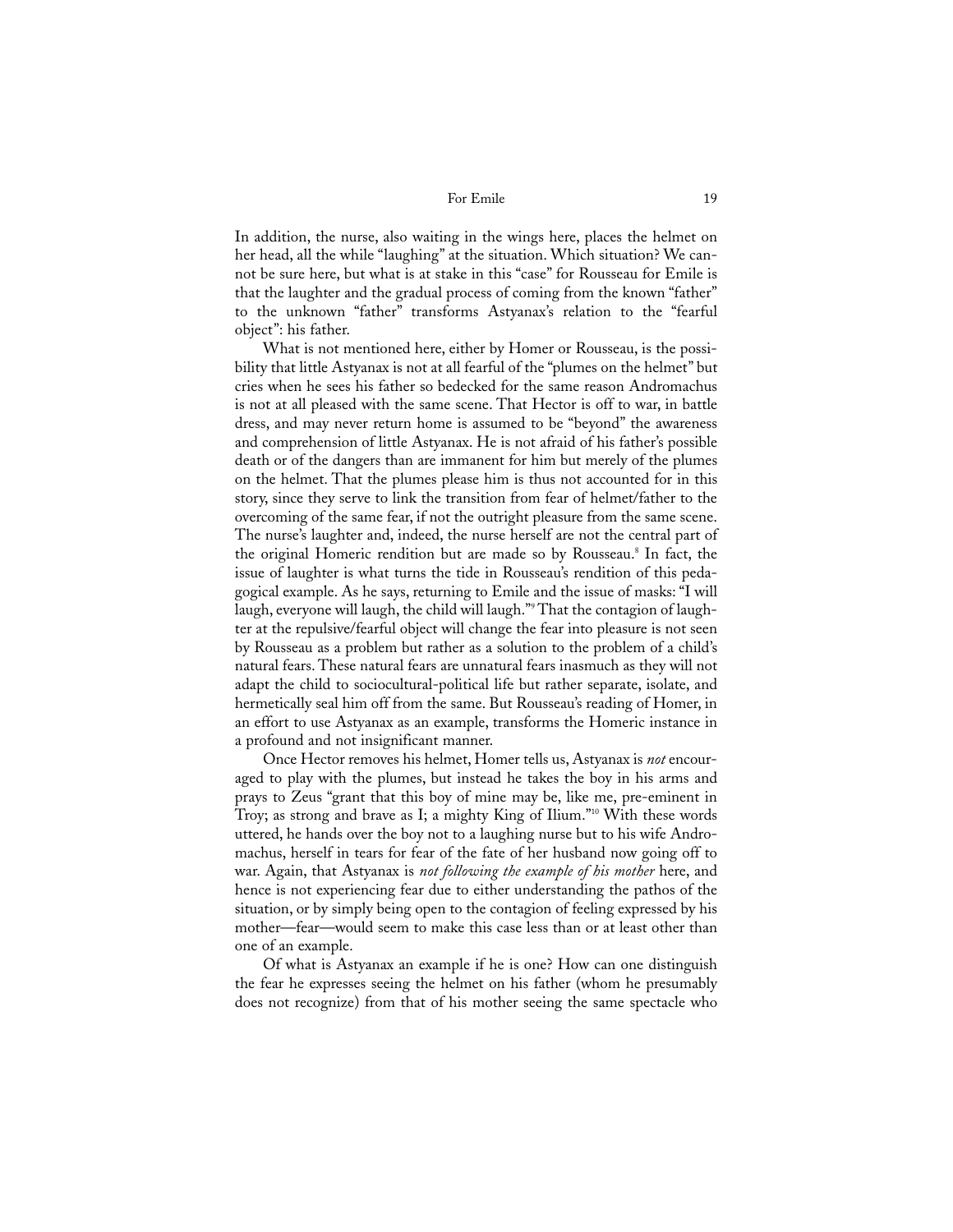presumably does recognize the warrior as her husband? What is at stake for us is not so much an examination of Homer's understanding of Astyanax's fear but rather of Rousseau's *reading* of this fear and of his usage of the fear to follow the general claim that "all children fear masks" (here Astyanax fears the mask of his father), and in turn to precede the particular solution to Emile's fears—the syllogistic fears resulting from the major premise/minor premise conjunction. Again, what is at stake here is *the place of the Example*— Astyanax—though misread, indeed, due to this misreading by Rousseau. Astyanax is taught to love his father, or the latter's plumes at least, via the laughing nurse, in Rousseau's rendition, rather than an appeal to an outside intervention from Zeus to "make the [cowardly and fearful] boy brave," "like his father," "with plumes." Why is the nurse laughing here, in Rousseau's account? Because "he will laugh, everyone will laugh, [and hence] Emile will laugh," as we cited earlier. Thus the result here, the case of Emile, in this instance in relation to his "own" fears, which will have been transformed into pleasure (not the pleasure of fear, but presumably real pleasure, though Rousseau leaves this strangely ambiguous) will inform the reading of the "example" (Rousseau's Astyanax) to make it *follow* rather than *precede* Emile's experience as a victory over fear. The battle will be won therefore without Hector and especially here without Zeus. This is not exemplary for Rousseau, in that these aspects of the story nullify the translatability—analogy, allegory, and translation—that Rousseau aims to establish here between Emile and Astyanax and, by implication, himself and Homer, though this is not our issue yet. Homer will surface again with the emergence of Emile's sexual desires and the control of sexuality itself, for both Emile and Sophie, as we shall see later.

The issue here can be summed up in the following way: how can the example precede what it actually follows? That is, how can Astyanax precede Emile, when it is Emile's fear that will eliminate Astyanax? It is the laughing from Emile to Astyanax that will transform Astyanax into Rousseau's Astyanax rather than Homer's. Thus the exemplarity relations here multiply themselves as allegories allegorize themselves. More specifically, Rousseau's reading of Astyanax via the fearless Emile, in order to show in advance how Emile's fears can be conquered by analogy to the ways that Astyanax's were (always already) overcome (by Rousseau), shows also that the relation between Homer's Astyanax and Rousseau's Astyanax is precisely analogous to the pairs of Astyanax (with fear) and Astyanax (without fear), on the one hand, and Emile with and Emile without fear, on the other hand. In this case, as in many others to come, less is more for Rousseau, later is earlier, and the exemplified is in truth the exemplifier. To ask who came first, Emile or Astyanax, is thus a nonsensical question here, since we have more than one Emile and more than one Astyanax, plus we have this duplicity doubled by the descriptions of Rousseau and Homer as they replay the "experienced" fear for us.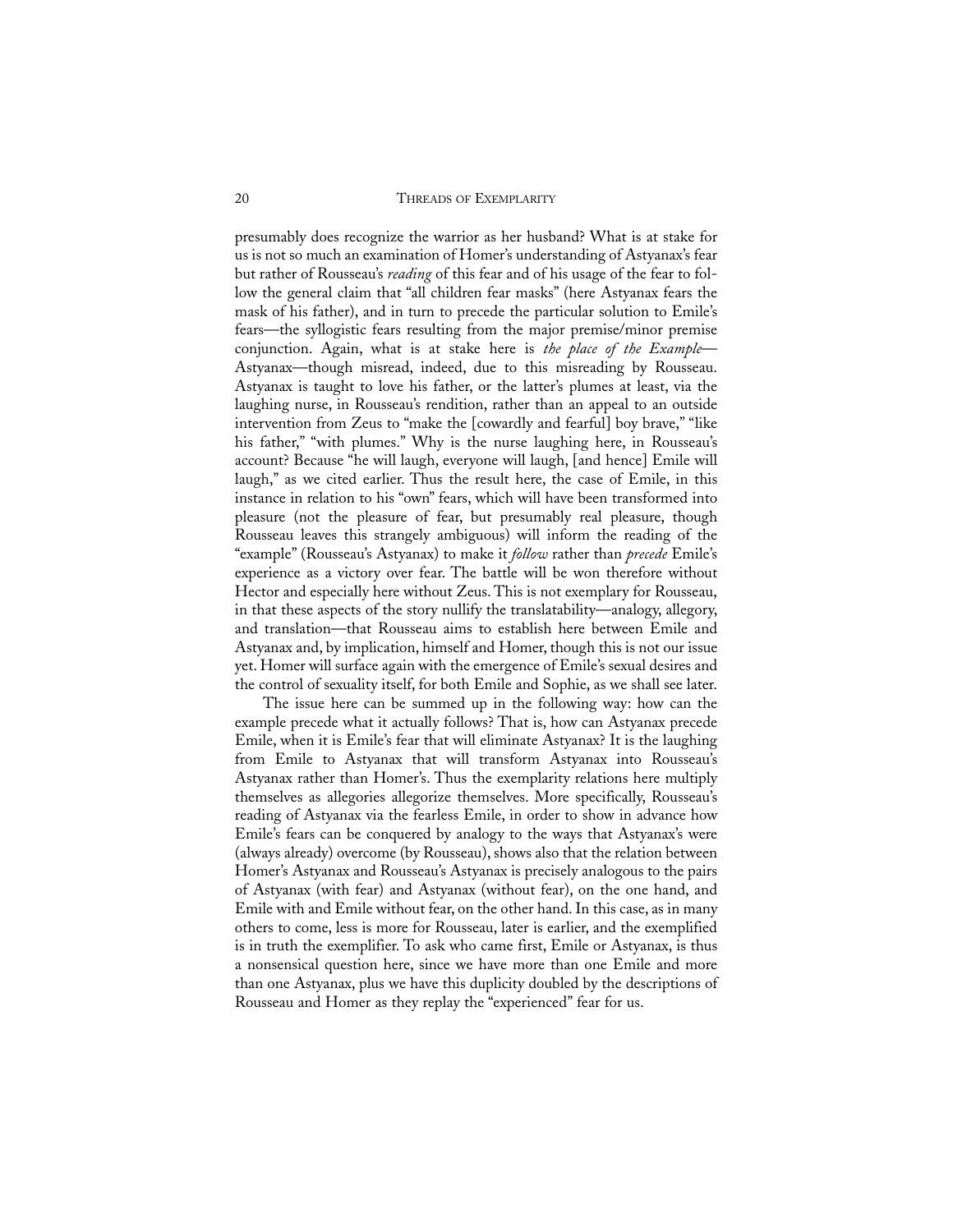Exemplarity as it emerges here takes on the forms of allegory, analogy, enframing, contamination, parasitism, and center/margin valorizations, to name a few. What it decidedly does not do in this "case" of the case, at least, is simply translate a general into a particular or a particular into a general via the ladder (simultaneously going up and down) of the syllogism. What we have framed here is the disruption of the syllogism in the very attempt to put the ladder in place. Rather than simply multiple syllogisms, or a double ladder, a stepladder, we have revealed structures operative here that are simply *other* than syllogistic. The ladder of philosophy thus has no privilege here; indeed, it is shown to be an epi-phenomenon, constituted by the erasing of these other multiple, overlapping, and interacting structures.

From the issue of "masks" and the means of masking, if not transforming, the original fears of Emile, Rousseau moves to the "place" and the "placing" of the boy's experience in the context of nature. He moves Emile, in short, to the country, though not to the wilderness. From the evils and vices of bad examples in the city, we turn with the tutor, the narrator, Rousseau, and Emile to the "good examples" of "country people," namely, peasants and, in particular, peasant children. The first reason Rousseau offers us for their positive contextual exemplarity concerns the realm of language acquisition. Peasant mothers, since they often are absent or at least at-a-distance (*fort*) from their children (i.e., in the fields and hard at work) thereby induce their children to speak clearly and loudly. Peasant children learn, by necessity, to enunciate letters and sounds in general more clearly than do city children. An added absence in this picture is the lack of a governess or nurse for the poor peasant children and hence again the advantage of having to "speak for themselves." The theory is, Rousseau suggests, that by being-in-this-context, Emile will, "by example," pick up these same traits of "better pronunciation."

Exemplarity is at work here in the matrix of contiguity, which is manifest as absence and distance (*fort*), on the one hand, and proximity or closeness (*da*), on the other hand. The *fort/da* here of Emile's relation to peasants will take on a double relation to their children. He is not to become a "mere peasant," not to follow their example as a model, but rather to speak as they speak with regard to two aspects in particular of their speech. This "example" too, of speech, does not take the form of a model to follow for Emile but rather a partial object to repeat: a *fetish.* What Emile is not to copy, repeat, or ingest from the peasant children's speech is their tendancy to always speak too loudly, too exactly, too roughly.<sup>11</sup> Thus Emile's relation to these children also is structured by a *fort/da* relation; he is not to merely do what they do, though he is to be "influenced" by them, by their own existential *fort/da* relation to their parentsin-the-fields. Emile is to keep a distance from these children (*fort*) while at the same time allowing himself to be contaminated by them (*da*). How he is to mark the distinction here, between what he is to withstand and what he is to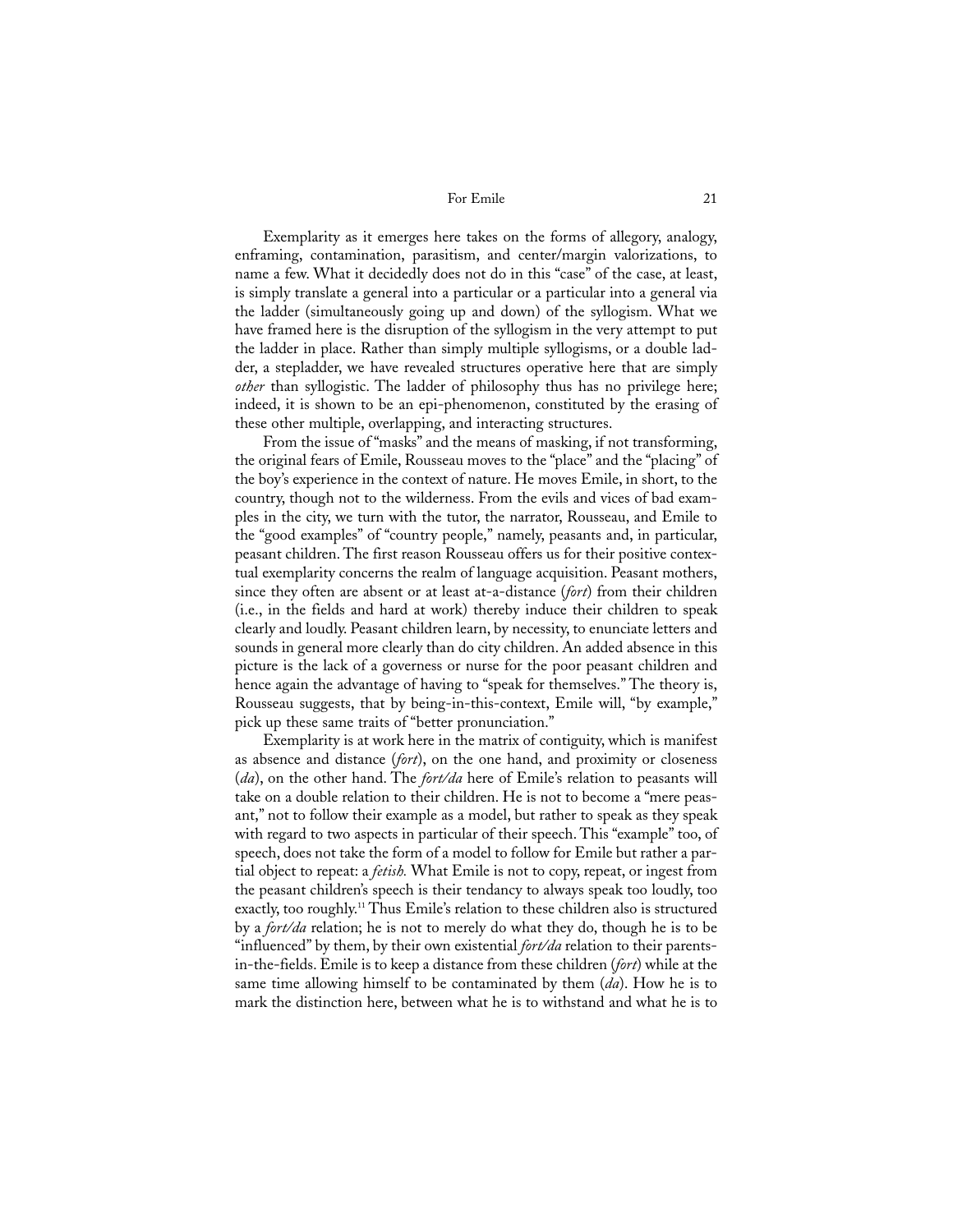be influenced by, cannot be accounted for by Emile himself or his own relation to others yet. In turn, the paradoxical plan of the tutor enters in order to establish the possibility of the *fort/da* in its proper place for Emile's earliest experiences and relations to and from—of contamination and distance—the other children. As Rousseau says, "if children are left to themselves, they set a bad example for each other. They will use only the easiest of syllables to pronounce."<sup>12</sup> Thus if Emile is left alone with the other children, he will learn poor pronunciation, Rousseau now suggests, rathen than good—clear and distinct—pronunciation. The difference here between *fort* and *da*, between Emile and the others, is thus to be determined (implicitly) by the tutor. The tutor will, it seems, be able to control the contagion of the bad examples offered by the "presence" of and interaction with peasant children. But the issue now becomes how the peasant children can be both a good example and a bad example at the same time, and further, how they can be "models" for good and bad pronunciation at the same time. One might think a choice between these values would be necessary here. According to classical metaphysics, such would be the case in order to "make sense" of Rousseau here (and, by implication, eliminate the hints of contradiction surfacing). But let us bracket out the "law of non-contradiction"13 here for a moment and analyze the double roles of exemplarity as they emerge here prior to submission or repression by the law. The peasant children exhibit a usage of language that Rousseau deems useful and valuable for Emile to learn. In addition, he suggests that Emile himself cannot judge what is good, useful, and valuable for himself, since he is governed, as all children are, by necessity and pleasure including their conflicts and interlacings. Thus Emile's pleasure would be to learn the "easiest" syllables and to never learn what he should from the "examples" before him. In short, he has not yet learned to *read examples* or to *read from examples*. He simply absorbs, copies, and mimics at this stage whatever is around him. He determines nothing but is determined. He submits to laws that he has no awareness of as yet. Thus it befalls the tutor to frame the "examples" of peasant children's speech for Emile. What is to be copied must be *framed as* what their speech *is*, and what is not to be copied, namely, the coarseness, roughness, and monolithic volume without discrimination of context, is to be *concealed* from Emile. In short, Emile as an example is framed for us here by this foregrounding and backgrounding (the foundations of perception itself, according to Merleau-Ponty<sup>14</sup>) by Rousseau, and in turn the peasant children as an example for Emile are framed by the tutor so that *only part* of their speech is "audible" to Emile, reaches Emile, and is perceptible by the absorbing, mimicking Emile. Such is the way he learns and experiences the world at this stage. Examples are at the same instant, in-themselves both good and bad; or better, neither good nor bad. That is, they are, as Nietzsche might put it, "beyond good and evil."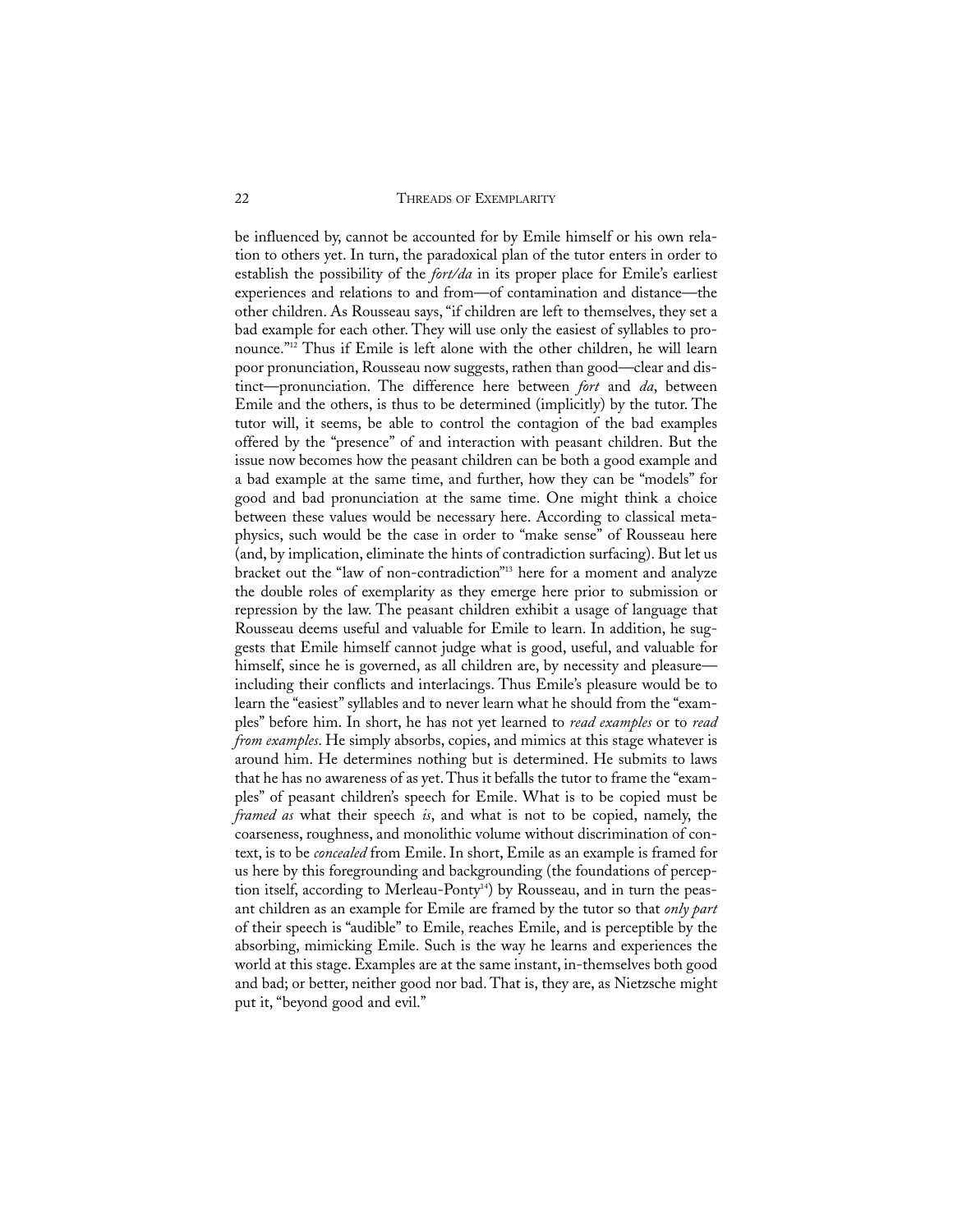What is not "beyond good and evil" is the framing, the enframing around them, in this case by the tutor (for Emile). The *contagion of examples* is the condition of the possibility (and impossibility) of education for Emile and thus *framing*15—foregrounding, backgrounding—becomes the central issue. This can now be understood as the hermeneutical aspect of exemplarity, but not in any traditional theory of hermeneutics.16 That examples can always be read otherwise is what is at stake here,<sup>17</sup> and that examples to be examples must be framed as such; that is, examples always make their appearance as *partial*, as exceeding whatever determination is given to them from the hermeneutical standpoint. Thus they cannot be accounted for by a hermeneutical formulation but nonetheless exhibit a hermeneutical structure that allows them to be seen *as examples* as such.

Returning to Emile, we thus find that the *fort/da* relation that makes possible the peasant child's exemplary speech, which is in turn organizing Emile's relation to those children, is in addition organizing and structuring Emile's relation to himself via those examples. The tutor's role in framing Emile's experience as exemplary (contagious) is thus of necessity concealed. He is *fort*, from Emile's point of view, but necessarily *da* by enframing what Emile takes to be his "own experience." This structure will surface again and again as we proceed here, but for now let us note that exemplarity is presented here—in the frame of the peasants, in the frame of Emile—as allowing the *fort/da* structure to manifest itself. Revealing and concealing at the same instant, this notion of exemplarity is reminiscent of what De Man calls "textuality"18 itself and what Derrida calls "arche-writing."19

Yet exemplarity is manifest here in this case in only one of its many modes. This is not the center of exemplarity, nor is it the margin. This is not the law of exemplarity, nor is it a mere example (in the sense of a particular). It is one of the threads of exemplarity, rather, and as such it is one of the many structures that we are seeking to elucidate here. It has no privileged place but is one of a multiplicity that as yet we have no name for, no concept of, and may ultimately suggest as a multiplicity as such—without closure. Returning to the peasant child's speech example, there is one further issue that Rousseau insists must be taken into account, as it will affect Emile's "own experience." This is the problem of a child repeating words that he or she has simply heard spoken but does not (yet) understand the meaning of. Rote learning—merely external copying—is acceptable concerning the phonetic but not the semantic side of speech. It is acceptable for the *letter* of speech to be copied directly (in its best case, good pronunciation and clear enunciation) but not for the letters as such to be copied as such. That is, "a child," Rousseau says as a general rule of thumb here, should only use words that he or she understands the meaning of. In other words, utility itself is to be the guide in learning vocabulary, not mere access via contagion of the auditory faculty. Again, the proximity to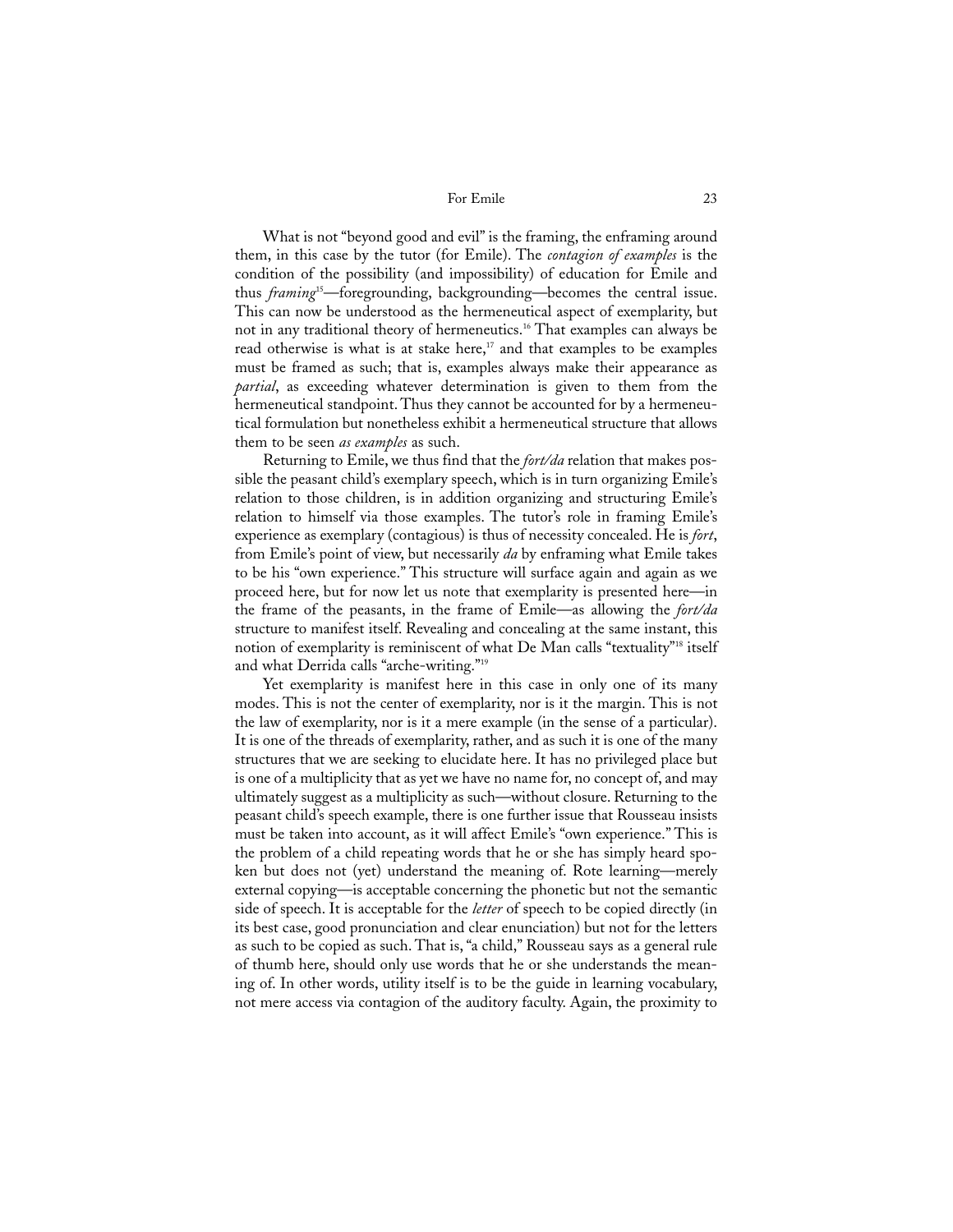utility is the issue here, and again Rousseau takes Emile out to the country the country of peasants. Peasants, contrary to the city bourgeoisie and aristocracy, are, we should recall, the people who work, for Rousseau. They "truly work," and they work at the world's oldest (and in a sense, noblest) profession: agriculture. We shall return to Emile's first encounter with agriculture as such—planting beans—but for now his relation to this issue is decidedly *fort*. For Rousseau, the peasant children's speech contains "few ideas," their vocabulary is more limited (than city folk), and thus they know less, but they know it well. This, then, is the semantic example for Emile: to have few ideas, a small vocabulary, but to be able to *use* it appropriately. What is at stake here is propriety and its constitution, not semantics as such. Later it will be acceptable, indeed encouraged and necessary, for Emile to leave the country, the peasants, and their limitations behind. Only now he must learn, by their example, the connection between the spirit and the letter, and it is the peasants, Rousseau insists, who have more true spirit, that are *plus juste* than city folk, and this spirit is exemplified by their relation to language, limited though it is.

This spirit of peasants that Emile is to learn is thus the inseparability of the spirit and the letter in language use itself, to never use the letter without also using (controlling) the spirit that inhabits that letter. In other words, one might say: do not send anonymous letters, but rather sign them always. In learning to sign his letter, to inhabit his words, to keep body and soul together, Emile thus learns the functions of language and language use itself as functional: useful. He learns, in short, the value of *utility*—the neccesity of incarnation (body and soul, spirit and letter) and thus has the tools for further reflection concerning his own relation to himself as linguistic; that is, as spirit and letter, and ultimately, how to be *plus juste* than city folk. All of these examples and structures of exemplarity are present in Emile's "own experience" only as seeds of things to come. They are the "not yet" of the "always already,"<sup>20</sup> and they have their origins in the excess of exemplarity, the shadows that of necessity are attached to the manifestation of the light, the other side of spirit/letter that will threaten this connection, this incarnation. The trinity (and its disruption) is at this stage still waiting in the wings, though prescripted by Rousseau here in Emile's "own experience."

One might well ask, why privilege the country and indeed the peasants here in Emile's linguistic pedagogy? Rousseau seeks to justify this privilege by using yet another structure of exemplarity. He argues that "what he himself has experienced" in the country can represent the "country as such" and thus the "country as such" can serve as an example for Emile. It is not that Rousseau himself grew up in the country. On the contrary, he only moved to the country much later as an adult, and not in the company or context of peasants. Thus the exemplary relation here between Rousseau's experience and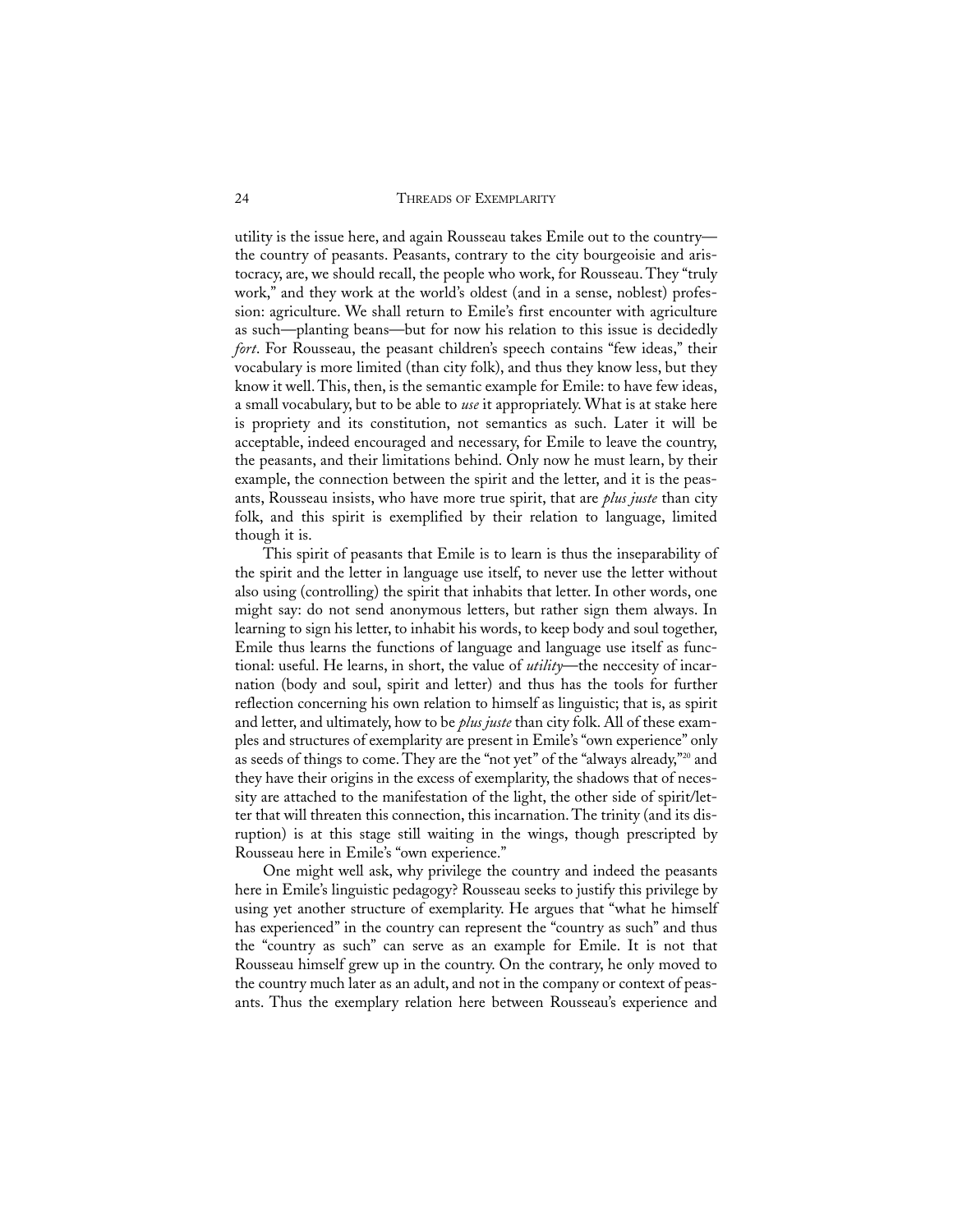Emile's experience is not an autobiographical repetition. Rousseau instead suggests that his partial (necessarily partial as one man, one life, one time, place, etc.) experience of the country can signify (exemplify) the country as such. This partiality here in standing for the whole—the fiction, as  $Hume^{21}$ would have it—takes the form via exemplarity of synechdoche. The partobject is now seen as the whole and is extended to fill the space—conceptual—for the complete object (which does not exist). Thus Emile is situated in a fantasy of the country as such as a totality that is based on an extension of the letter of Rousseau's experience beyond its meaning (or referent in experience), beyond the actual, to another realm. In short, the synechdochal structure of exemplarity here that allows Rousseau to speak of the country as such—in a clear and distinct way—violates the very principle that he aims to inculcate into Emile by being-in-the country (the fiction) himself. Rousseau's violation of the letter of his text, via exemplarity, to an extension *beyond all possible experience*, far from being useless, defines utility for him, though it is precisely this extension of the letter beyond the spirit (usage beyond meaning and understanding) that defines proper usage for Emile. In other words, the laws that are to organize Emile's "own experience" are neither adhered to by the tutor, in constituting and enframing the same, nor are they adhered to by Rousseau, in constituting and enframing the same. What Emile is to learn namely, propriety—must conceal, to be effective and useful, the very foundations of that propriety—namely, impropriety. We shall, of course, return to Rousseau's own improprieties, but first we must address those of the tutor as he plays into Emile's experience—framing it, constituting it, and concealed by it. The relations of exemplarity hereby invoked will be allegorized by the story of the magician, as we shall see.

A third matrix of exemplarity relations emerges concerning the issue of mimesis between the child and the tutor. Far from being a unidirectional flow of influence, Rousseau sets up the mimetic exemplarity relations as "mirroring" processes that move in both directions: from tutor to child and from child to tutor (to child). We will thus begin with the former and follow Rousseau's order of presentation of the latter, where we will find that Emile's actions are to be repeated step by step by his tutor. How exemplarity operates in both cases, and between these apparently reversed processes, will form our focus of investigation here.

Rousseau is renowned for his examples of fear, pain, and suffering as they relate to the origins of society, but these also are the dominant motifs in his theories of pedagogy. Consistent with his general notion of the imagination, as more powerful than actual (empirical) experience, $22$  he suggests that the occasions of accidents—necessary but accidental—in Emile's childhood can serve as examples (for "us"—the tutor and reader) of pain, and in turn the example of pain can serve to reveal or illustrate the "proper" way to teach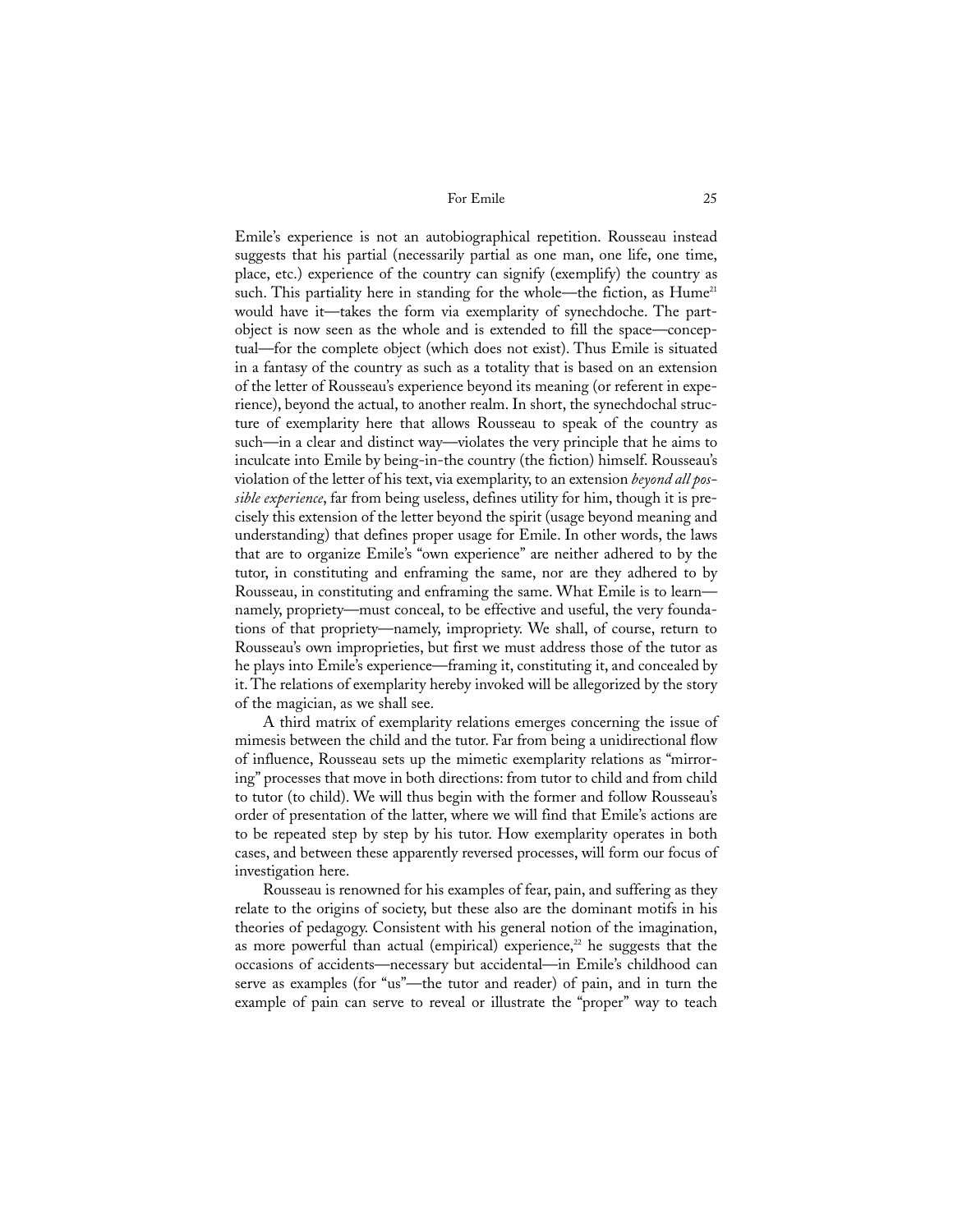Emile to "properly" feel and hence interpet that same pain. In short, Rousseau claims, "It is less the blow than the fear that torments, when he is hurt."23 Fear here concerns the meaning of his (Emile's) pain when he hurts himself in play. Pain and fear connect in an exponential relation, due to the amplificatory capacities of the imagination. The fear is more painful than the pain itself, or at least in principle this is true. But the way to tame and restrict the imagination from turning a small pain into a deep fear of serious injury is to have the tutor intervene to mediate this relation (now "internal" for the child) between his pain and his fears (of the meaning of that pain). Rousseau adds, "He [Emile] will judge his pain as he sees that I [the tutor] judge it."24 In turn, the tutor becomes an example for the process of judging itself. Insofar as Emile's judgment will automatically follow that of the tutor, Rousseau supposes here in the painful example that the relation between the two judgments would seem to be one of mimesis—plain and simple. But there is another judgment being made here by Emile that is not a result of nor a copy of the tutor's judgment. It is the judgment that allows for mimesis in the first place. It is the judgment that is in this situation "without example," as Derrida might say.<sup>25</sup> Being-without-example here involves the capacity of Emile to judge that the judgment of his tutor is to be followed (i.e., to be seen as an example). Rousseau notably does not mention this proto-judgment and presumably, since he denied rational capacities to children prior to the magical age of twelve, would insist that children are simply incapable of judgment as such, since they cannot yet "rationally deliberate"—the antecedent condition for all judgment, according to Aristotle.<sup>26</sup>

Yet why does Emile repeat the tutor's judgment of his own pain? Why and how this is possible must still be asked. At this stage, Emile still has no "pity," no empathy for others, and hence in turn he could not begin to understand the empathy of others for him (i.e., the tutor). So the question remains, what is the source of the tutor's authority here over Emile so that the latter judges that the former is a good judge of the latter's situation? The authority here, Rousseau insists, comes from "the necessity of things" that the tutor is supposed to both *display* and *represent* for Emile by his absolute stance: say no and mean it, Rousseau tells him absolutely. We shall return to this. At this point, we have the tutor presented for Emile as the correct interpreter of the latter's experience. In itself, it has no meaning, and for himself, Emile's experience provides no meaning—not without example. In short, the example of the tutor's judgment in the case (for Emile) itself turns Emile's actual experience—this pain here—into an example. The tutor's judgment—it is not serious—thus operates in two different economies at the same time. The first is the productive relation to Emile's judgment so that the first judgment (by the tutor) is an example for the second judgment (by Emile). Thus a form of rote learning, mimesis, external repetition seems in process here. Yet in giv-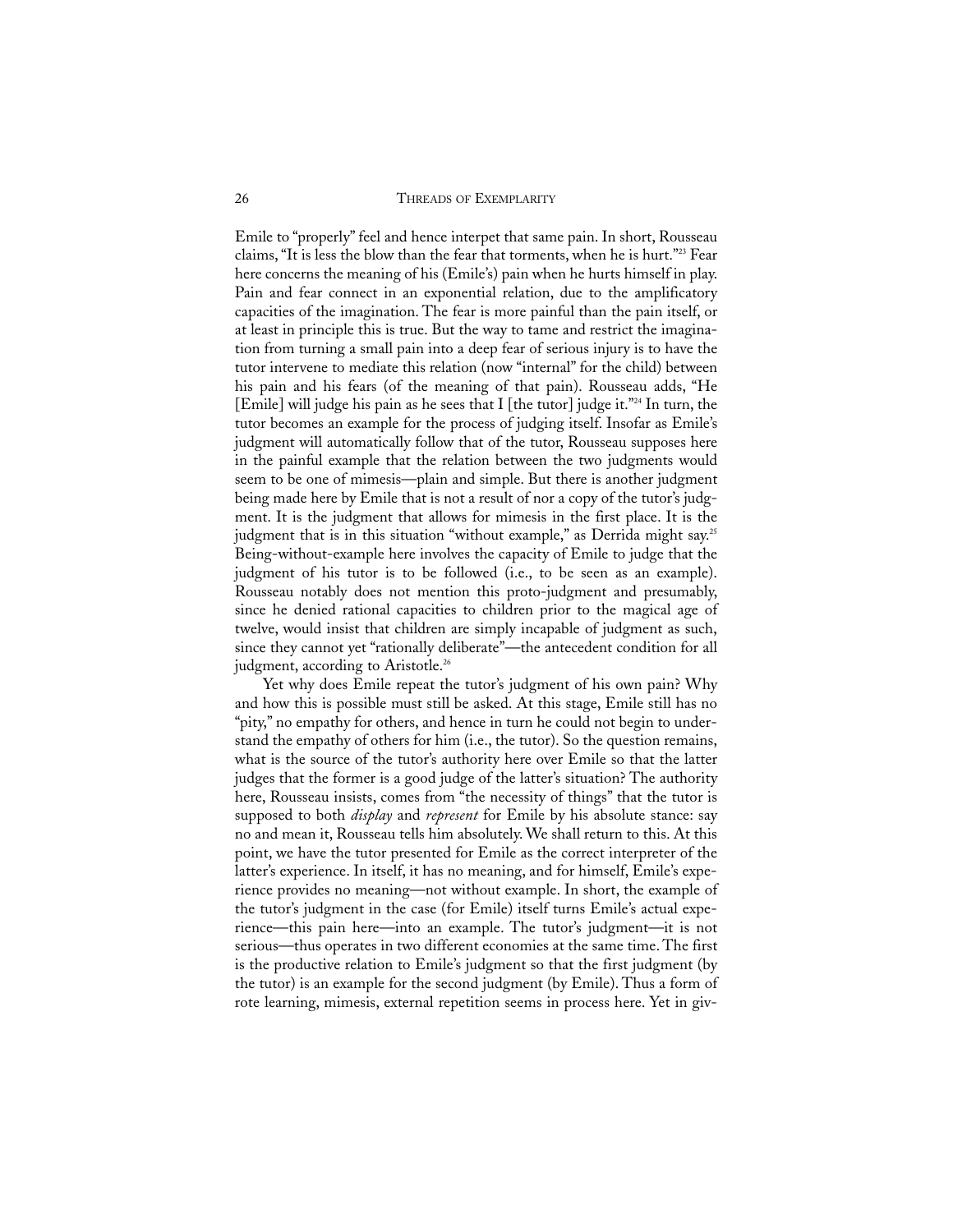ing this pain a meaning, limiting the fear, giving it a name, in short, the tutor transforms the experience prior to interpretation into a representation. The meaning of the experience thus comes from the outside for Emile, and he accepts and adopts it. Insofar as the latter takes place, Emile now is able to "interpret" his own experiences—to *truly* feel pain not simply *actually* feel it. Hence, *the truth* and *the actual* are forever divided by the exemplarity relation exhibited by the tutor/external, which becomes internal/sovereign over the subject/Emile.

The third exemplarity relation here between the actual and the true must be analyzed in these terms now. On what basis does Emile follow and judge the judgment of the tutor? On what basis does he allow the *actual* to be transformed into the *true*? Clearly this other frame of exemplarity is neither "actual" (an experience per se) nor "true" (given that this is the domain of the tutor's/sovereign judgment). What status and what structures can Emile's judgments of judgment (meta-judgments) thus take or have here? Let us tentatively call it the erotic matrix of exemplarity governed, if governed at all, by the laws of transference, as Freud described them.27 Emile cedes authority (his own) to the tutor only and on the basis of these laws of transference. The tutor is thought to know more and know better (than Emile's imagination) due to the delusions of transference. These imaginary attributes include an assumption of omnipotence and omniscience, and in general the inflated virtues of perfection itself. Thus the tutor cannot be wrong, cannot err (yet) for Emile. Thus Emile is wise to judge *against* his own judgment and follow that of his tutor. In short, this relation to the tutor, as structured by exemplarity, since the tutor is said to be the Exemplar for Emile here, retains the fundamental ambivalence that so characterizes transference itself. Namely, Emile rejects himself as he sees, experiences, and feels himself (via his imagination) concerning pain and fear, in this case, in the name of the tutor's version of how he should/must see himself, his experiences, and his pain. He has substituted the other's judgment for his own, yet this on the basis of his own judgment. What sort of paradox is this? Placed in the register of feelings, which is the framework for the expression of transference relations, we would have a love/hate relation set up here so that Emile now hates (rejects) himself (his own judgment) and loves (accepts) that of his tutor, and this is done via his own judgment. The erotic nature of turning away from oneself toward the other is thus already in place here, and always already in place, one might argue, insofar as one finds the "true meaning" of the "actual." Hegel, of course, describes precisely this process as he rejects sense certainty at the outset of the *Phenomenology of Spirit*. 28

To recap these structures of exemplarity in place here, we find that what organizes the possibility of Emile taking the tutor as an example, and in turn substituting the latter's judgment of his pain for his own, is that he does *not*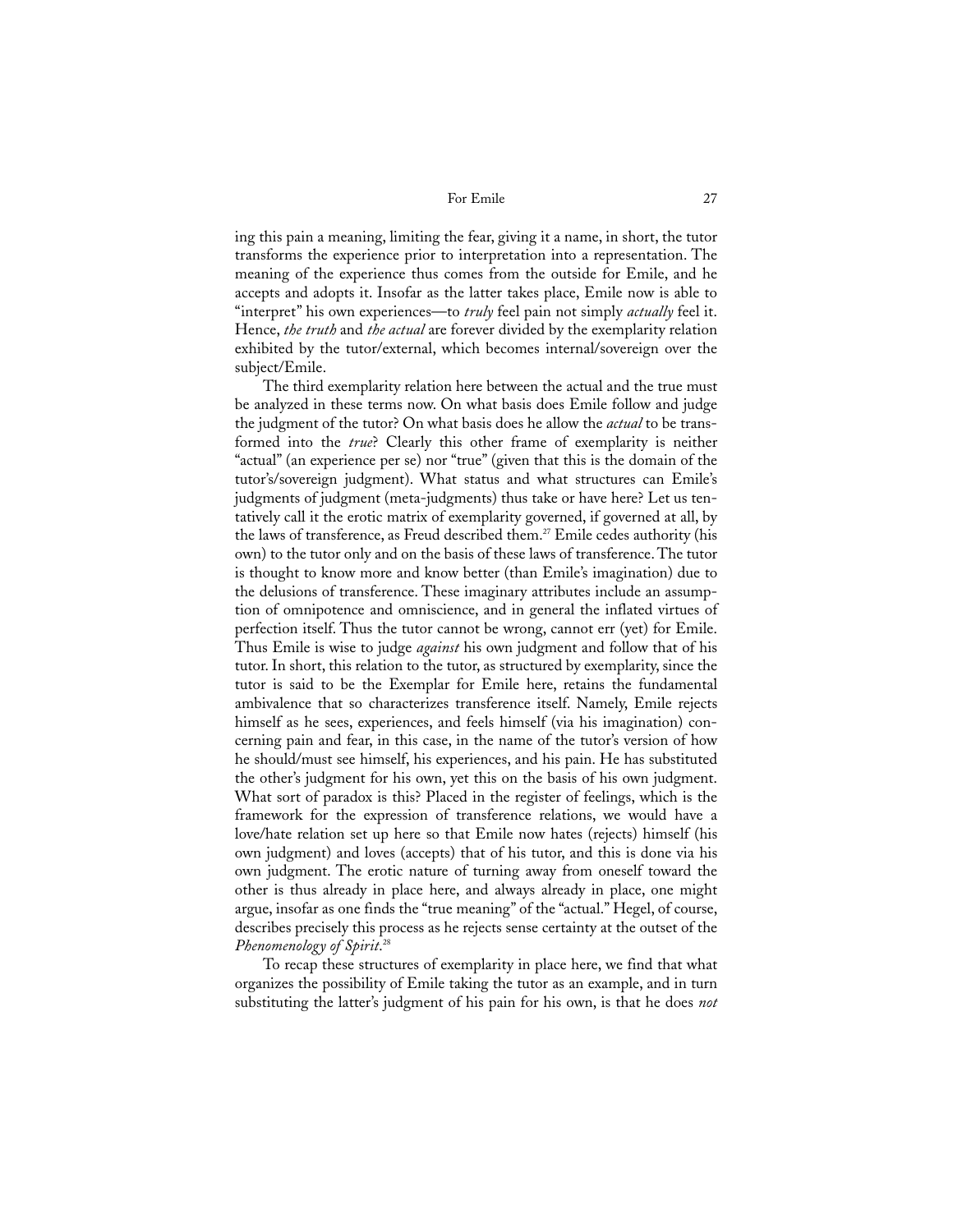cede *all* judgment to the tutor. He holds back a part of his own judgment indeed, he conceals it from the scrutiny of the tutor, which he must do in order to retain it—in order to appear to follow, by example, the judgments of the tutor. This double relation is itself an expression of another structure of exemplarity operating within the first and indeed making it possible. This other structure is that of transference, so that exemplarity of the first type becomes possible and yet also and ultimately impossible at the same time.

It is the necessary ambivalence of transference that allows Emile to follow the tutor (his example) but also ultimately to resist him (and his example). It is transference, then, that organizes the mimetic order of exemplarity, and yet it also is a structure of exemplarity that is organizing what we understand by the term *transference*. This idolization of the other as loved/hated object to follow and reject is itself unconsciously constructed in this process as a substitution (for what never existed in the first place), namely, the ideal parent as all-knowing, all-powerful, and so forth. In short, what is transferred in the transference is the fiction (from the unconscious imaginary desire) of the perfect parent onto, in this case, the tutor. Hence, Emile's first-order exemplarity relation to his tutor (when he follows the latter's example of judgment) functions only because unconsciously the boy attributes qualities (by transference) that originate in his unconscious imagination. Hence, we can attribute the order of the meaning of the actual experience, its truth, now to a fiction that allows this claim to be taken/seen/experienced *as truth*. This meta-frame will of course break down, yet its breakdown also is prescribed as part of the metaframe itself, namely, negative transference. But we are ahead of ourselves here. At this point, the tutor does indeed function as an example for Emile, in particular for the judgment of the latter's pain that functions (for us) as an example of Emile's experience as such and its interminable mediation by structures of exemplarity. To put the matter bluntly, *Emile's experience is not in the order of presence, it is not to be trusted, nor left as such, but is always already disordered and reordered to appear as it does via structures of exemplarity.* And this at the earliest stages when the only names that can be given to the child's experience of pain are those of degree. *How much* it hurts is thus determined by the other.

Yet the exemplarity relation between tutor and child is not so simple. Rousseau insists in addition that the tutor should *follow the child's examples*, repeat what the child does, present the child to himself, in effect. As he says, "one must find in himself [the child] the examples that one should then propose to him."29 Furthermore, if we look inside the block of marble, we find that "Each spirit has its proper form, according to which it should be governed."30 What is at stake here is a mimesis that would operate in the reverse manner from the first-order exemplarity described above, namely, the tutor should now *not set* or *be* the example but rather should simply *repeat* what Emile (his example) now does. He (the tutor) should be a friend to the boy (as distinct from a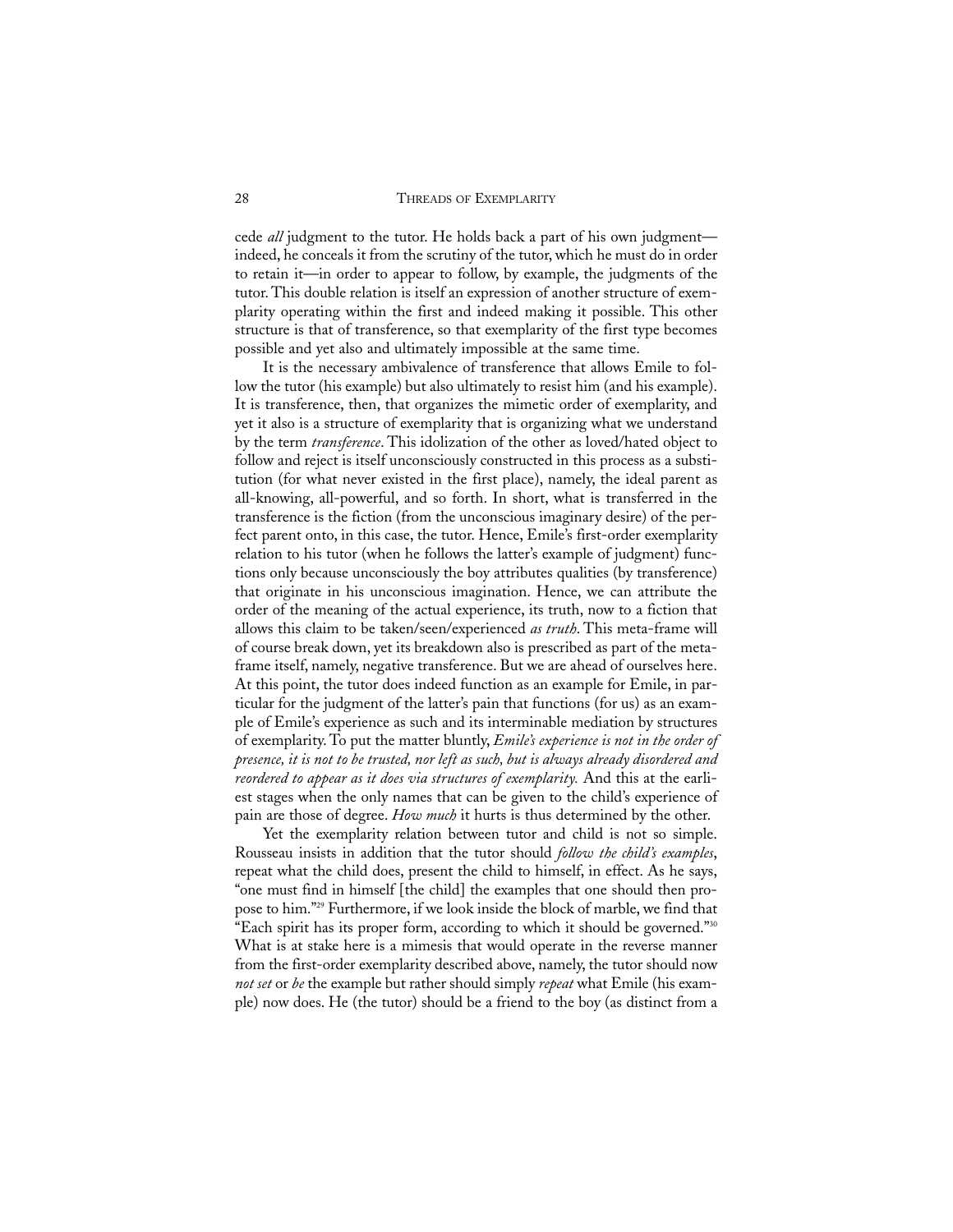parent figure); he should be his partner, his playmate, and his accomplice. And, indeed, the criminal metaphor is not without relevance, as we shall see. In short, the tutor is now expected *not to lead* Emile but to *follow* him. And Emile is still a boy here, indeed a young boy in Book II. He is still at the stage prior to the ability to be "reasoned with," according to Rousseau.

This reversal is only apparent, however, and does not change the order of exemplarity that we discussed above in the slightest. Instead, it operates on a more clandestine level—a further betrayal of Emile, one might argue—in that the tutor is anything but sincere in all of this with the boy. The notion of following the "spirit's proper form" is what guides the guided guide here—seemingly. That is, the tutor is expected to judge, indeed, foresee, the true nature of the child and to govern that child accordingly. In short, he is to follow the form of the child, not the actual content, or so it would appear. But how is he to learn or know what this form is except by the actions of the child? Thus the tutor is now instructed to see the child's actions *as examples* of the form hidden though organizing the spirit of the child. The actions-as-examples are to guide the guide here, and hence the child is an example for the tutor to be an example for the child. The child's form—spirit—is made accessible, presented or staged, one might call it, for the child via the tutor who is to be his example. Thus the ego ideal is presented by the tutor here for the actual ego and the exemplarity relation takes the form of what Lacan calls "the Imaginary."31

To see this more clearly, Rousseau suggests that the tutor "teach" Emile about "the oldest profession": agriculture. The procedure to be used here—to present the image of Emile to Emile—is to follow, indeed, copy, what Emile himself does. Emile is thus led to the plot of land and allowed to plant beans in it with the help of his accomplice/tutor. Emile leads, the tutor follows does what Emile does, after Emile does it. He represents Emile, or so it would appear. But why is this representation, or simple mimetic action on the part of the tutor, a presentation of Emile's ego ideal rather than a simple repetition of his actual ego? What is at stake is what takes place in the *act of staging*, <sup>32</sup> in the process of repetition, in the manifestation of exemplarity itself. In the process of doing what Emile does, the tutor only partially presents what Emile actually *does* but aims (at least) to fully present what Emile *is*. What is at stake is what Emile's own action itself exhibits, and it is this that the tutor seeks to express in his exhibition of the only apparent mimesis here. Hence, what the tutor presents of Emile is what Emile cannot see in himself—the truth of himself—as distinct from his actual self. Again, *the actual is substituted here for the truth, and the truth then rebounds to substitute for the actual. What is seen as actual is thus already contaminated by the nonreversible reversing/entrelacement of exemplarity.*

Emile is to learn, first and foremost, according to Rousseau, from "the necessity of things." He is to take lessons from his experience with the things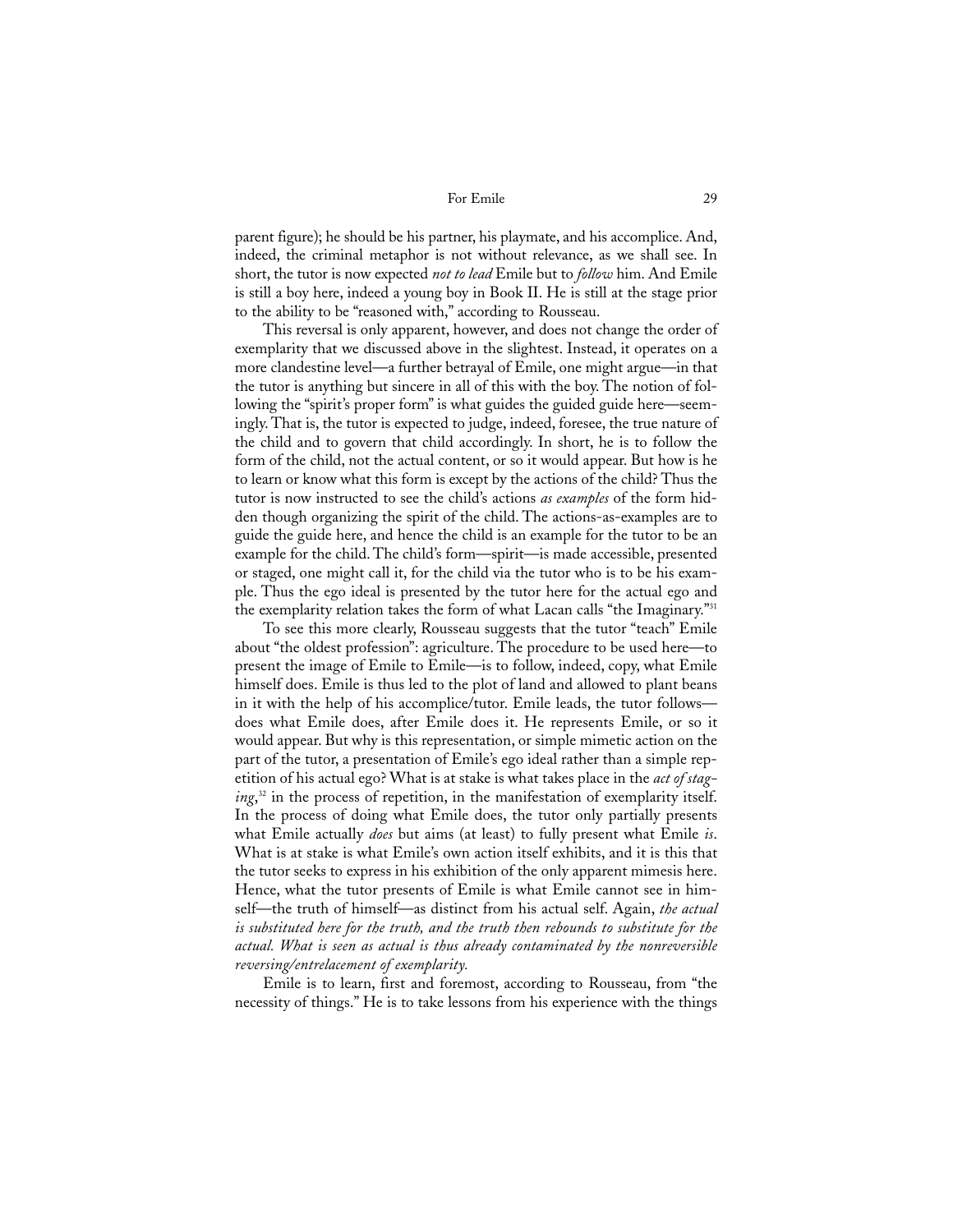of the world, in particular, the "things" of nature as an example of the nature of things. That his experience is "framed" by the tutor is not to be seen or recognized by Emile (yet) nor to be revealed to him (explicitly). Instead, he is to be thrust into situations in which he will return to the tutor "with questions." As Rousseau says:

Let the child come to you impressed by what he has seen, he will not fail to ask you questions.<sup>33</sup>

Emile's earliest experiences of things are designed to provoke him, to challenge him, to produce the wonder in him about his world that *returns him* to the tutor. The particular example that Rousseau offers "us" here is the case of the "angry man." Show him a man in a fit of rage, Rousseau suggests, let him experience the anger of the other, directly, and he will come back to you with questions. At this moment, Emile's experience is framed and will be reframed as a citation in a larger text that he is not writing, nor can he write. Nor is this larger text simply written by the tutor. It will have been written "by necessity," and this is the necessity of things, of nature, Rousseau tells us. Hence, he instructs the tutor to *interpret* the experience for Emile:

Tell him calmly, without affectation and without mystery: this poor man is sick; he is in a fit of fever.<sup>34</sup>

In short, the tutor names the experience for Emile and tells him why the man is as he is. The tutor is thus the source of the source here, and by so "presenting" the angry man as an appresentation,<sup>35</sup> Rousseau suggests that this occasion can lead to the presentation of an idea of the sick. As he says:

On this basis you can find occasions to give him, but in a few words, an idea of illnesses and their effects, for that, too, belongs to nature and is one of the bonds of necessity to which he should feel himself subjected.<sup>36</sup>

Let us examine those structures of exemplarity in place here in order to make Emile's experience of *this angry man as such* possible. First, the translation is made from Emile's question, implied though not stated: What is wrong with this man? From the question, we are given the *name* of this man's situation: he is angry. Yet, in turn, this anger is translated into illness, indeed, a sign for the idea of illness. In addition, this idea is itself "turned into" what it is not, namely, a natural effect, which then leads us to the lines of necessity by which Emile should feel himself subjected. Thus what is at stake in the angry man's anger as displayed for Emile, or at least as experienced by Emile? We must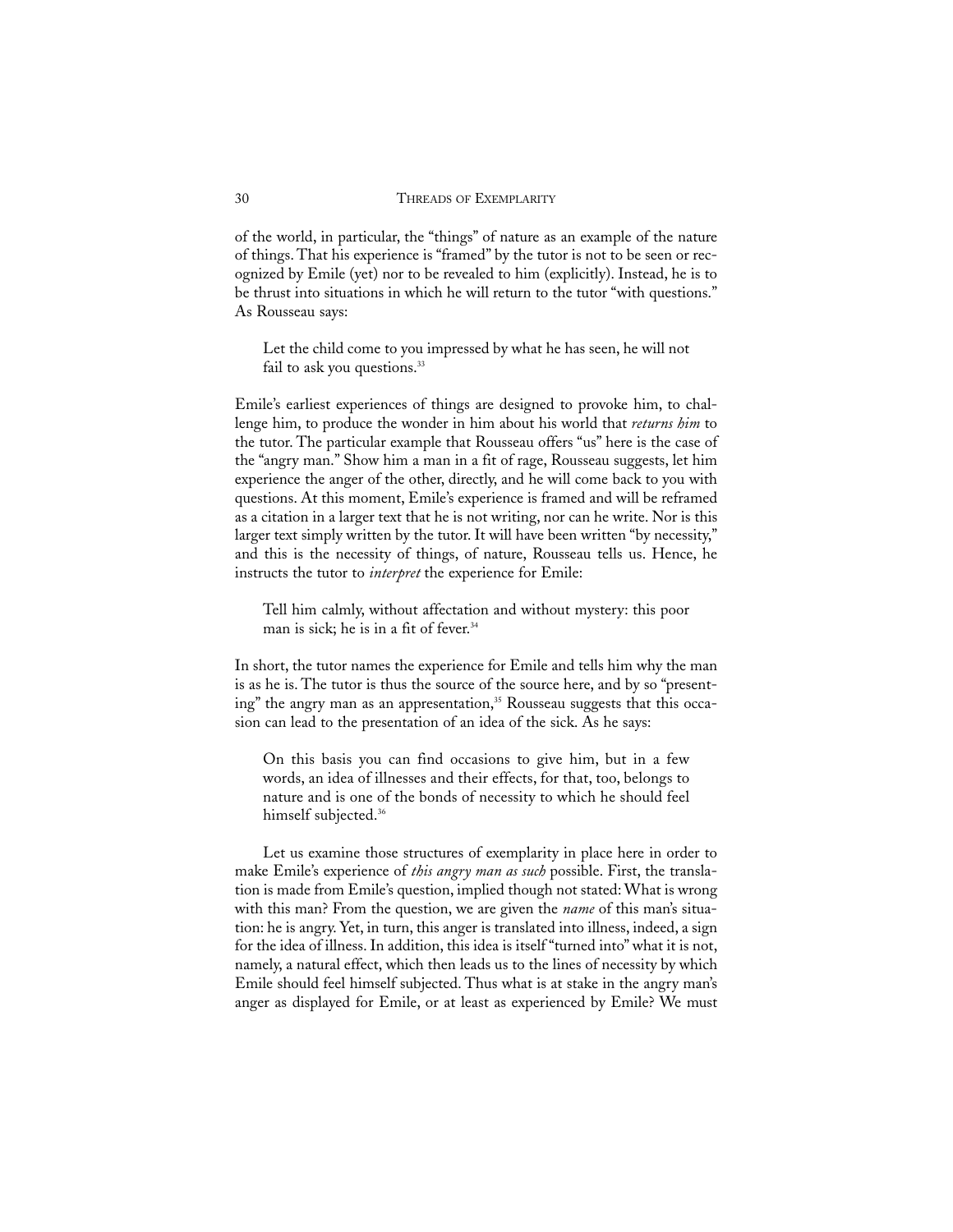consider the direction of the movement of exemplarity here that circles around Emile and ultimately leaves the angry man untouched. Each example, or each level of transition of meaning, hermeneutical example, exceeds itself and blossoms further into yet another level. One might well ask what motivates this incessant, transitional movement of exemplarity here? In what respect is the economy an unstable or a transitory one?

The most evident structure to notice here entails *intentionality*, as described by Husserl,<sup>37</sup> in particular, in relation to consciousness itself. He insisted that consciousness is always and by necessity situated ahead of itself; that is, consciousness is always and necessarily "consciousness of something." In this respect, he called it "intentional." Another motif we might use is excess and incompleteness. Consciousness always and necessarily exceeds itself, moves beyond itself, and this is its ontological structure as movement.

Turning back to Emile's experience here, we find that the angry man is to be seen as an *example of* something else, namely, of being sick, and initially of *his* being sick in particular—he is in the throws of a fever, hence, he *appears* angry. In addition, this exemplary structure itself is to be turned into an example of something else: the idea of the sick, and so forth. At each turn, then, the economy moves and seems to come to rest on the basis of an intentional structure. An example is always and necessarily an example of something (else). Exemplarity thus exceeds itself inasmuch as it partakes of an economy that in turn organizes its transitions. These transitions are not simply from particular to general, since at each moment the "general" turns into another "particular." In the end, where does this process lead? In this case, which is our focus of analysis for the moment, it leads us back to Emile, and necessarily so. What is at stake here, via the detour of the economy of exemplarity—via the world, via experience—is Emile's knowledge of himself, not the world as such. He is not concerned (yet) with the other, with the pain and suffering of the other, though he might have been as a consequence of the example "we" are given by Rousseau. Rather, what he is to *see* here in and through the multiple structures of exemplarity, which the particular angry man gives Emile access to, are the lines of necessity that impinge upon *him*, not the other. Indeed, the result of this experience and its labyrinthine exemplarity is to be, should be, a *feeling* produced in Emile, in particular, the feeling of being subject to necessity, governed by and restricted to necessity. Ironically, the type of necessity here is the *necessity of things*, not of his own necessity, nor of the freedom that arises from this recognition. All of this comes later. Thus Emile is returned to himself only to find himself displaced, subjected, overcome by "the necessity of things."

An ironic narcissism is in place here, due to the structures of exemplarity that "intentionally" lead him through an exhibition, to its name, to its idea, and ultimately, to a feeling. Thus the power of the "proper feeling" that Emile is to have in such a situation also is mediated by exemplarity. At this point,